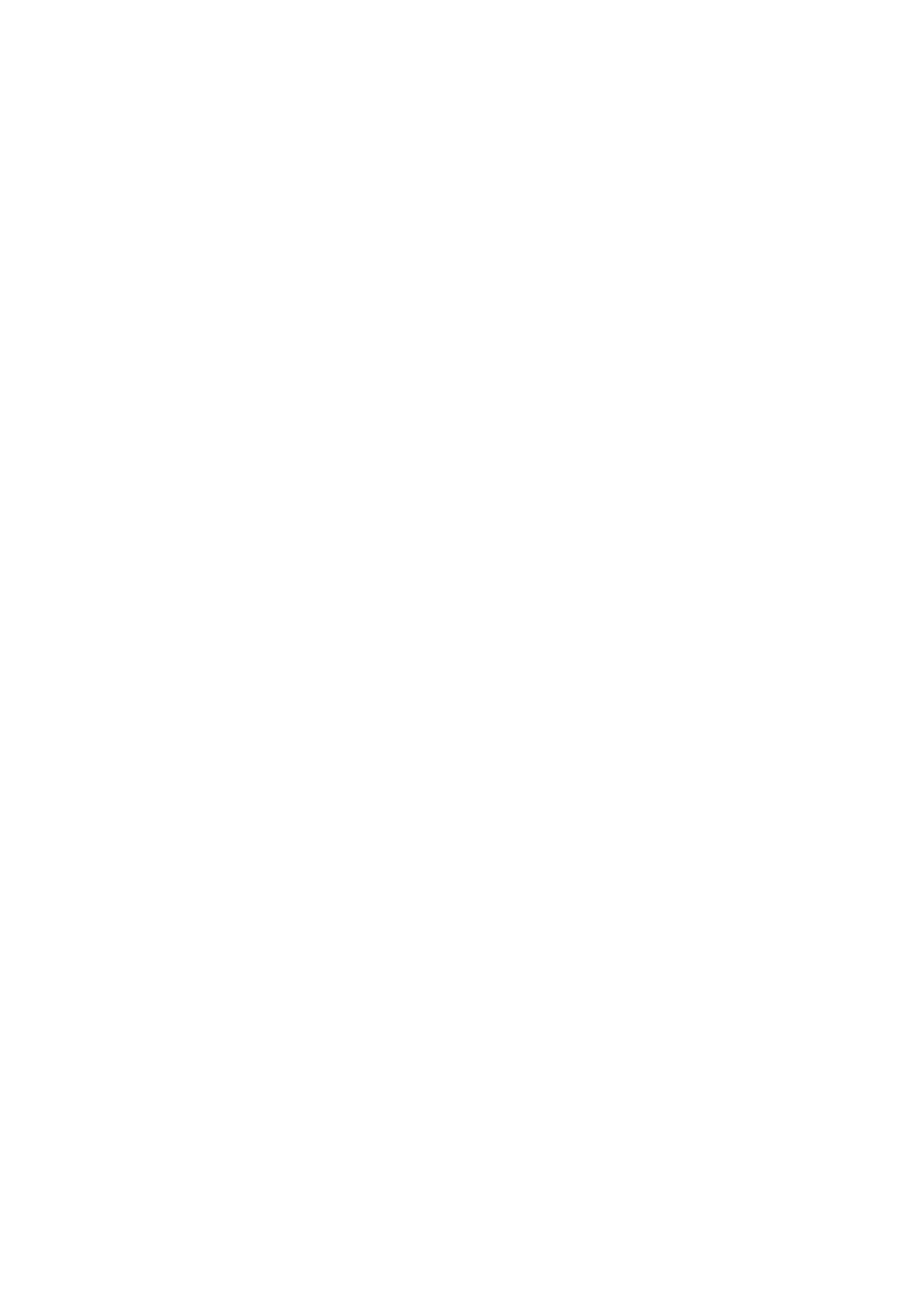|                                              | <b>Contents</b>                                                                    |  |
|----------------------------------------------|------------------------------------------------------------------------------------|--|
|                                              |                                                                                    |  |
|                                              |                                                                                    |  |
| 1.                                           |                                                                                    |  |
| 2.<br>2.1<br>2.2                             |                                                                                    |  |
| 3.<br>3.1<br>3.2<br>3.3<br>3.4<br>3.5        |                                                                                    |  |
| 4.                                           |                                                                                    |  |
| 5.                                           |                                                                                    |  |
| 6.<br>6.1<br>6.2                             |                                                                                    |  |
| 7.                                           |                                                                                    |  |
| 8.<br>8.1<br>8.2<br>8.3<br>8.4<br>8.5<br>8.6 | Descriptive statistics of main clinical lab assessments over time (Baseline to Day |  |
| 14)<br>8.7                                   | 17                                                                                 |  |
| 9.<br>9.1<br>9.2                             |                                                                                    |  |
| 10.                                          |                                                                                    |  |
|                                              |                                                                                    |  |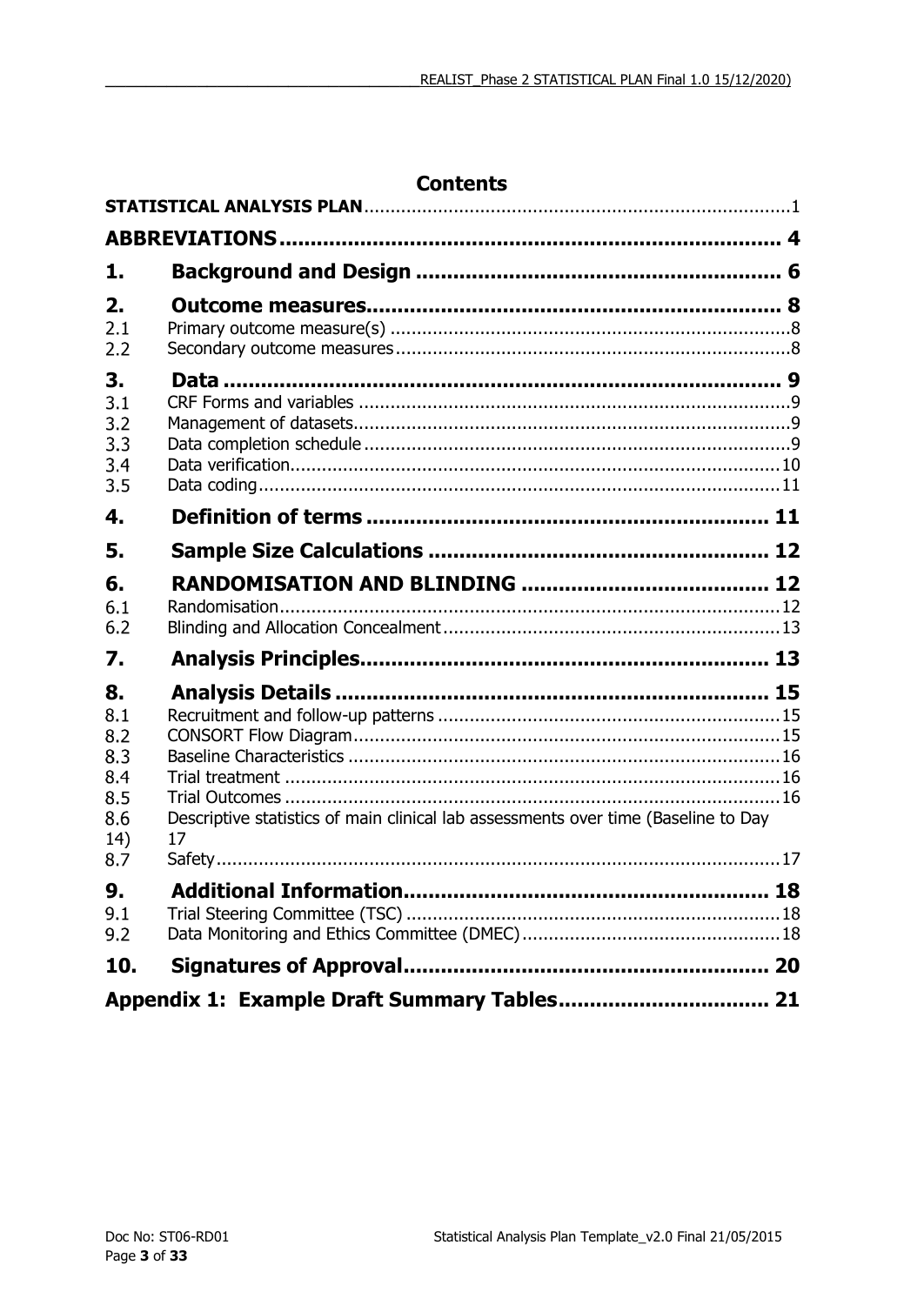# <span id="page-3-0"></span>**ABBREVIATIONS**

| Abbreviation / Acronym Full Wording |                                                  |
|-------------------------------------|--------------------------------------------------|
| <b>ABG</b>                          | Arterial Blood Gas                               |
| <b>AE</b>                           | Adverse Event                                    |
| <b>ALI</b>                          | Acute Lung Injury                                |
| <b>APACHE</b>                       | Acute Physiology and Chronic Health Evaluation   |
| <b>AR</b>                           | Adverse Reaction                                 |
| <b>ARDS</b>                         | Acute Respiratory Distress Syndrome              |
| <b>ATMP</b>                         | Advanced Therapeutic Medicinal Product           |
| <b>BAL</b>                          | Bronchoalveolar Lavage                           |
| <b>BHSCT</b>                        | Belfast Health and Social Care Trust             |
| BM                                  | <b>Bone Marrow</b>                               |
| CI                                  | Chief Investigator                               |
| CFU-F                               | Colony Forming Unit Fibroblasts                  |
| <b>CMP</b>                          | Case Mix Programme                               |
| CO <sub>2</sub>                     | Carbon Dioxide                                   |
| <b>CONSORT</b>                      | Controlled Standards of Reporting Trials         |
| COVID-19                            | Novel coronavirus (2019)                         |
| <b>CPAP</b>                         | Continuous positive airway pressure              |
| <b>CRF</b>                          | Case Report Form                                 |
| Crs                                 | Respiratory compliance                           |
| <b>CRP</b>                          | C-reactive protein                               |
| <b>CTA</b>                          | <b>Clinical Trial Authorisation</b>              |
| <b>CTIMP</b>                        | Clinical Trial Investigational Medicinal Product |
| <b>CTU</b>                          | Clinical Trials Unit                             |
| <b>CXR</b>                          | Chest X-ray                                      |
| <b>DMEC</b>                         | Data Monitoring and Ethics Committee             |
| <b>DLT</b>                          | Dose Limiting Toxicity                           |
| <b>DMP</b>                          | Data Management Plan                             |
| <b>DMSO</b>                         | Dimethyl Sulfoxide                               |
| <b>DNAR</b>                         | Do Not Attempt Resuscitation                     |
| <b>ECLS</b>                         | <b>Extracorporeal Life Support</b>               |
| <b>ECMO</b>                         | Extracorporeal Membrane Oxygenation              |
| <b>EKG</b>                          | Electrocardiogram                                |
| <b>ELISA</b>                        | Enzyme-Linked Immunosorbent Assay                |
| EudraCT                             | European Clinical Trials Database                |
| FiO <sub>2</sub>                    | Fraction of Inspired Oxygen                      |
| GP                                  | <b>General Practitioner</b>                      |
| <b>GCP</b>                          | Good Clinical Practice                           |
| <b>GMP</b>                          | Good Manufacturing Practice                      |
| <b>HLA Ab</b>                       | Human Leukocyte Antigen Anti-bodies              |
| <b>HTA</b>                          | Human Tissue Authority                           |
| IB                                  | Investigator Brochure                            |
| ICH                                 | International Conference on Harmonisation        |
| <b>ICNARC</b>                       | Intensive Care National Audit & Research Centre  |
| ICU                                 | Intensive Care Unit                              |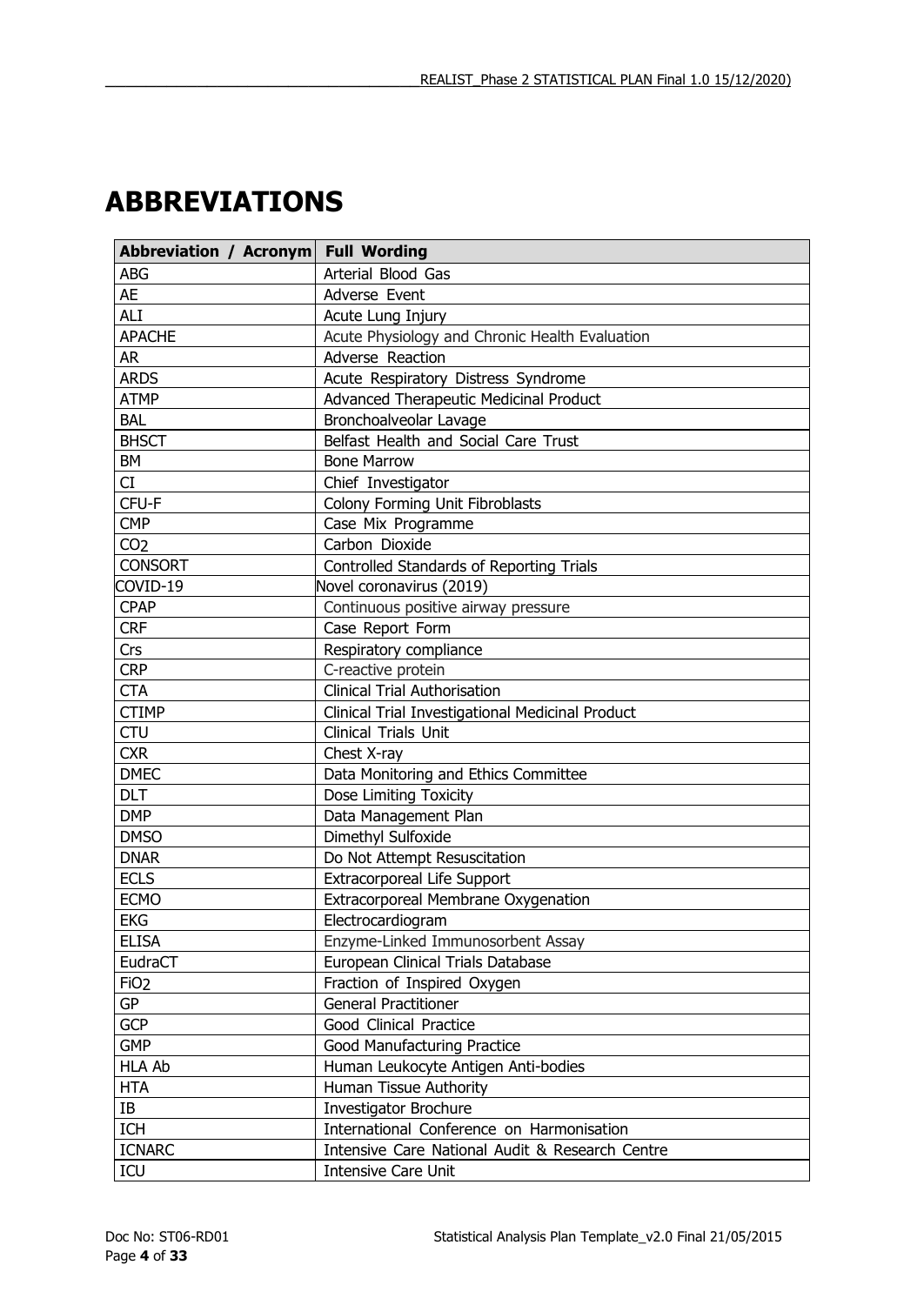| <b>ISF</b>        | Investigator Site File                               |
|-------------------|------------------------------------------------------|
| IV                | Intravenous                                          |
| <b>LPS</b>        | Lipopolysaccharide                                   |
| <b>MDM</b>        | Monocyte-derived Macrophages                         |
| <b>MHRA</b>       | Medicines and Healthcare products Regulatory Agency  |
| <b>MMP</b>        | Matrix metalloproteinases                            |
| <b>MSC</b>        | Mesenchymal Stromal Cell                             |
| <b>MTD</b>        | <b>Maximal Tolerated Dose</b>                        |
| <b>NHS</b>        | National Health Service                              |
| <b>NHSBT</b>      | National Health Service Blood and Transplant         |
| <b>NICTU</b>      | Northern Ireland Clinical Trials Unit                |
| <b>NETs</b>       | Neuroendocrine Tumors                                |
| <b>NMBD</b>       | Neuromuscular Blocking Drugs                         |
| O <sub>2</sub>    | Oxygen                                               |
| ΟI                | Oxygenation Index                                    |
| PaCO <sub>2</sub> | Partial Pressure of Carbon Dioxide in arterial blood |
| PaO <sub>2</sub>  | Partial Pressure of Oxygen in arterial blood         |
| <b>PBW</b>        | Predicted Body Weight                                |
| PerLR             | Personal Legal Representative                        |
| <b>PEEP</b>       | Positive End Expiratory Pressure                     |
| P/F ratio         | PaO2/FiO2 ratio                                      |
| PI                | Principal Investigator                               |
| PIS               | <b>Patient Information Sheet</b>                     |
| ProfLR            | Professional Legal Representative                    |
| <b>QUB</b>        | Queens University Belfast                            |
| <b>RAGE</b>       | Receptor for Advanced Glycation Endproducts          |
| <b>REC</b>        | Research Ethics Committee                            |
| <b>RR</b>         | Respiratory Rate                                     |
| <b>SAE</b>        | Serious Adverse Event                                |
| <b>SAP</b>        | Statistical Analysis Plan                            |
| <b>SAPS</b>       | Simplified Acute Physiology Score                    |
| SDV               | Source Data Verification                             |
| <b>SOFA</b>       | Sequential Organ Failure Assessment                  |
| <b>SOPs</b>       | Standard Operating Procedures                        |
| SP-D              | Surfactant Protein-D                                 |
| <b>SUSAR</b>      | Suspected Unexpected Serious Adverse Reaction        |
| <b>TMF</b>        | Trial Master File                                    |
| <b>TMG</b>        | Trial Management Group                               |
| <b>TSC</b>        | Trial Steering Committee                             |
| <b>UAR</b>        | Unexpected Adverse Reaction                          |
| <b>VFD</b>        | <b>Ventilator Free Days</b>                          |
| <b>WHO</b>        | World Health Organisation                            |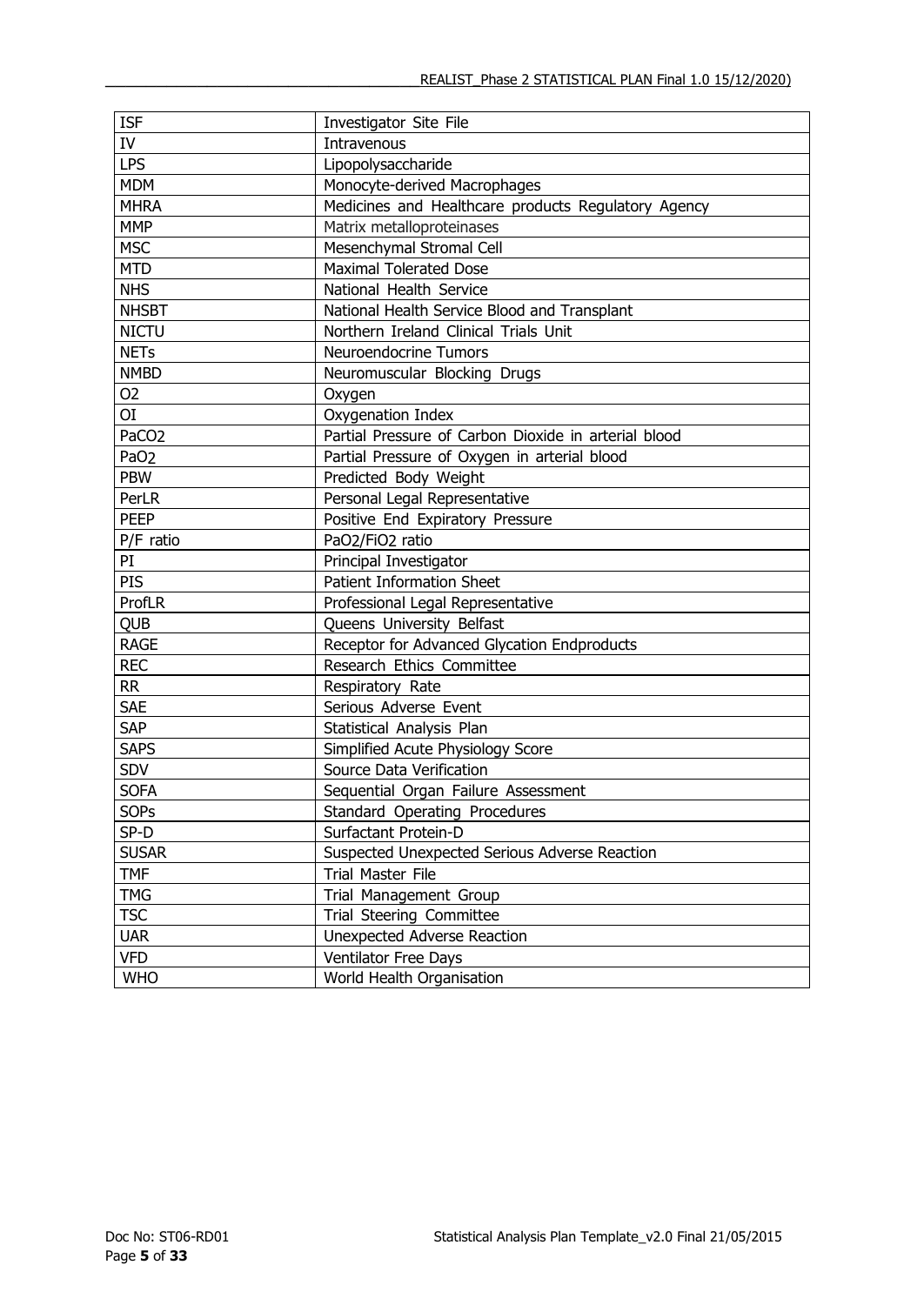## <span id="page-5-0"></span>**1. BACKGROUND AND DESIGN**

The hypothesis under investigation is that in young people (aged 16-17 years) and adult patients with moderate to severe ARDS, human umbilical cord derived CD362 enriched MSCs, (REALIST ORBCEL-C cells) are safe and improve important outcomes.

The aim of this study is to conduct a phase 2 clinical trial of human umbilical cord derived CD362 enriched MSCs, (REALIST ORBCEL-C cells), in patients with ARDS.

The primary objective is to assess the safety of a single intravenous infusion of REALIST ORBCEL-C cells in patients with ARDS .

The secondary objectives are in patients with moderate to severe ARDS to determine the effect of a single intravenous infusion of REALIST ORBCEL-C cells on:

- 1. Physiological indices of respiratory dysfunction reflecting severity of ARDS, as measured by oxygenation index (OI), respiratory compliance, and P/F ratio.
- 2. Sequential organ failure assessment (SOFA) score.
- 3. Extubation and reintubation.
- 4. Ventilation free days at day 28.
- 5. Duration of ventilation.
- 6. Length of ICU and hospital stay.
- 7. 28-day and 90-day mortality.

The phase 2 trial is a randomised, double-blind, allocation concealed placebo-controlled study of 400 x106 cell dose of REALIST ORBCEL-C in patients with moderate to severe ARDS (Figure 1).

The phase 2 trial will recruit patients with ARDS due to COVID-19 and other causes of ARDS. Due to the potential differences in patients with ARDS due to COVID-19, these patients will be recruited as a separate cohort.

In PICO terms:

### **1. Population**

Young people (aged 16-17 years) and adult patients with moderate to severe ARDS due to COVID-19 or other causes of ARDS

**2. Intervention**

400x10<sup>6</sup> cell dose of REALIST ORBCEL-C

- **3. Comparator** Placebo
- **4. Outcome**

Safety and physiological indices of efficacy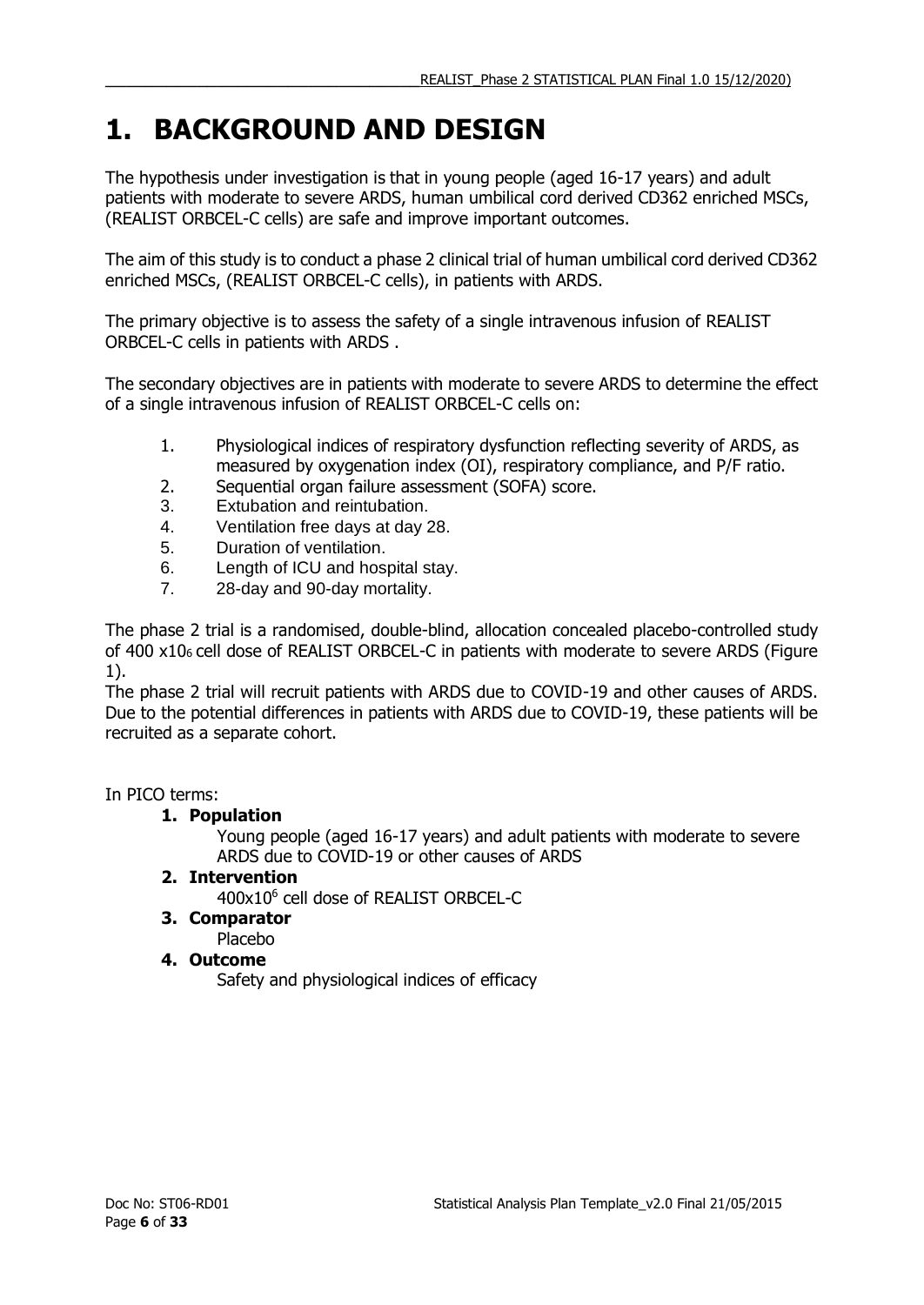### **Figure 1: Flow diagram for the phase 2 trial**

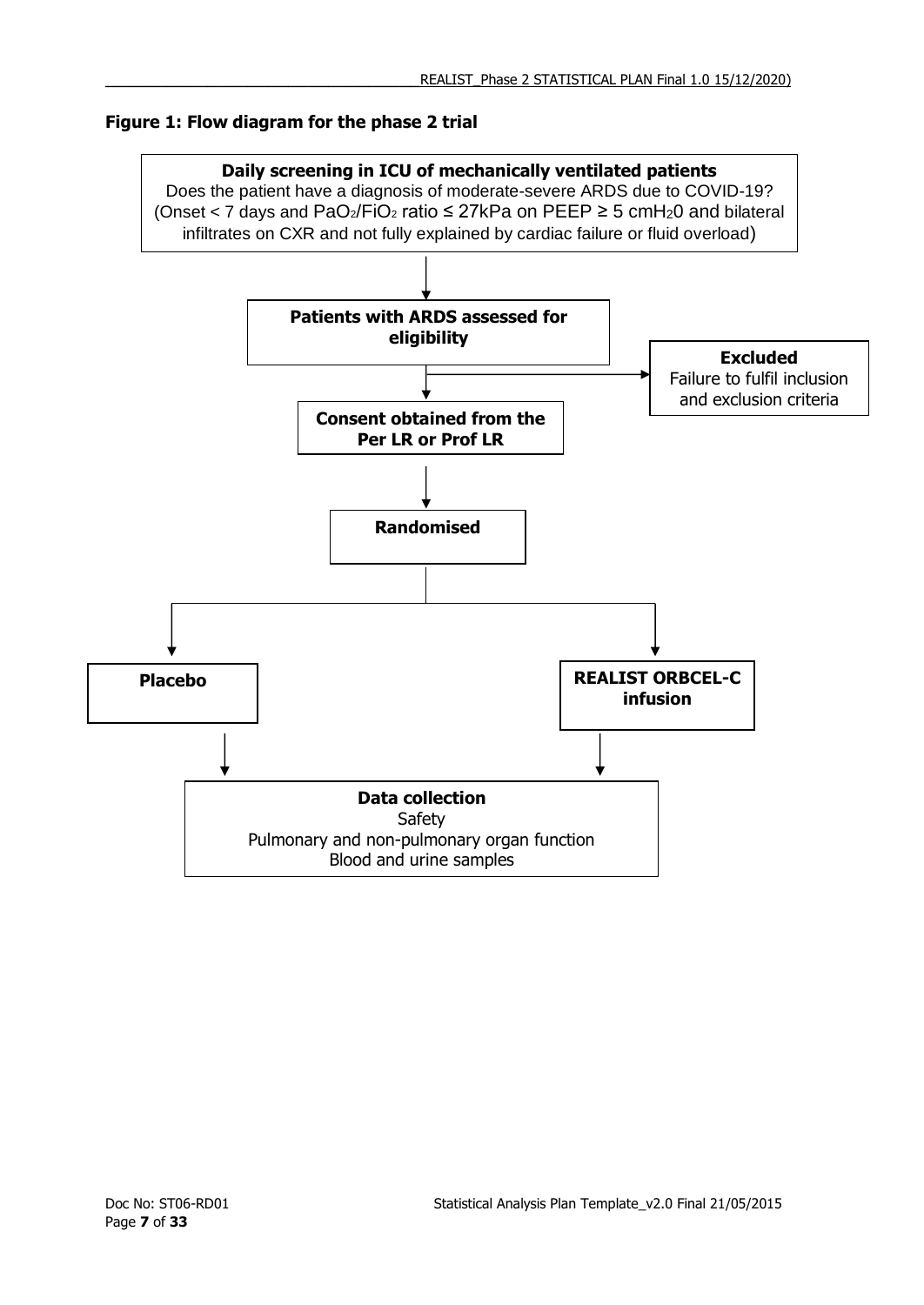The overall duration of the study is 60 months. Patients will be followed up until 2 years post study drug administration.

Full details of the background to the trial and its design are presented in the protocol.

## <span id="page-7-0"></span>**2. OUTCOME MEASURES**

The phase 2 study will evaluate safety and efficacy outcomes in patients with ARDS due to COVID-19 or other causes of ARDS who have been administered MSC therapy. Although the primary focus of the phase 2 trial is safety, several outcomes will be evaluated to determine whether treatment with MSCs shows efficacy for important outcomes in patients with ARDS due to COVID-19 or other causes of ARDS.

## <span id="page-7-1"></span>**Primary outcome measure(s)**

The primary safety outcome is the incidence of serious adverse events (SAEs).

The primary efficacy outcome is oxygenation index (OI) at day 7.

OI is a physiological index of the severity of ARDS and measures both impaired oxygenation and the amount of mechanical ventilation delivered. OI is independently predictive of mortality in patients with ARDS. We have chosen day 7 as we expect this time interval will minimise the competing effects of death and extubation, while allowing a sufficient time interval for a biological effect to occur.

OI is calculated as (mean airway pressure (cm H<sub>2</sub>0) x FiO2 x 100)  $\div$  PaO<sub>2</sub> (kPa). These simple measurements are easily and routinely collected as part of standard ventilator practice.

## <span id="page-7-2"></span>**Secondary outcome measures**

The following secondary clinical outcomes will also be assessed:

- 1. OI at days 4 and 14.
- 2. Physiological indices of ARDS, as measured by respiratory compliance (Crs), driving pressure and P/F ratio on days 4, 7 and 14.
- 3. Organ failure as measured by the sequential organ failure assessment (SOFA) score on days 4, 7 and 14.
- 4. Extubation and reintubation.
- 5. Ventilation free days at day 28.
- 6. Duration of ventilation.
- 7. Length of ICU and hospital stay.
- 8. 28-day and 90-day mortality.

Outcomes will be measured at baseline and daily up to day 14 or until the patient is discharged from ICU or the patient dies, and thereafter as necessary for the 28-day and 90-day mortality. Patients will be followed up annually up to 2 years following recruitment.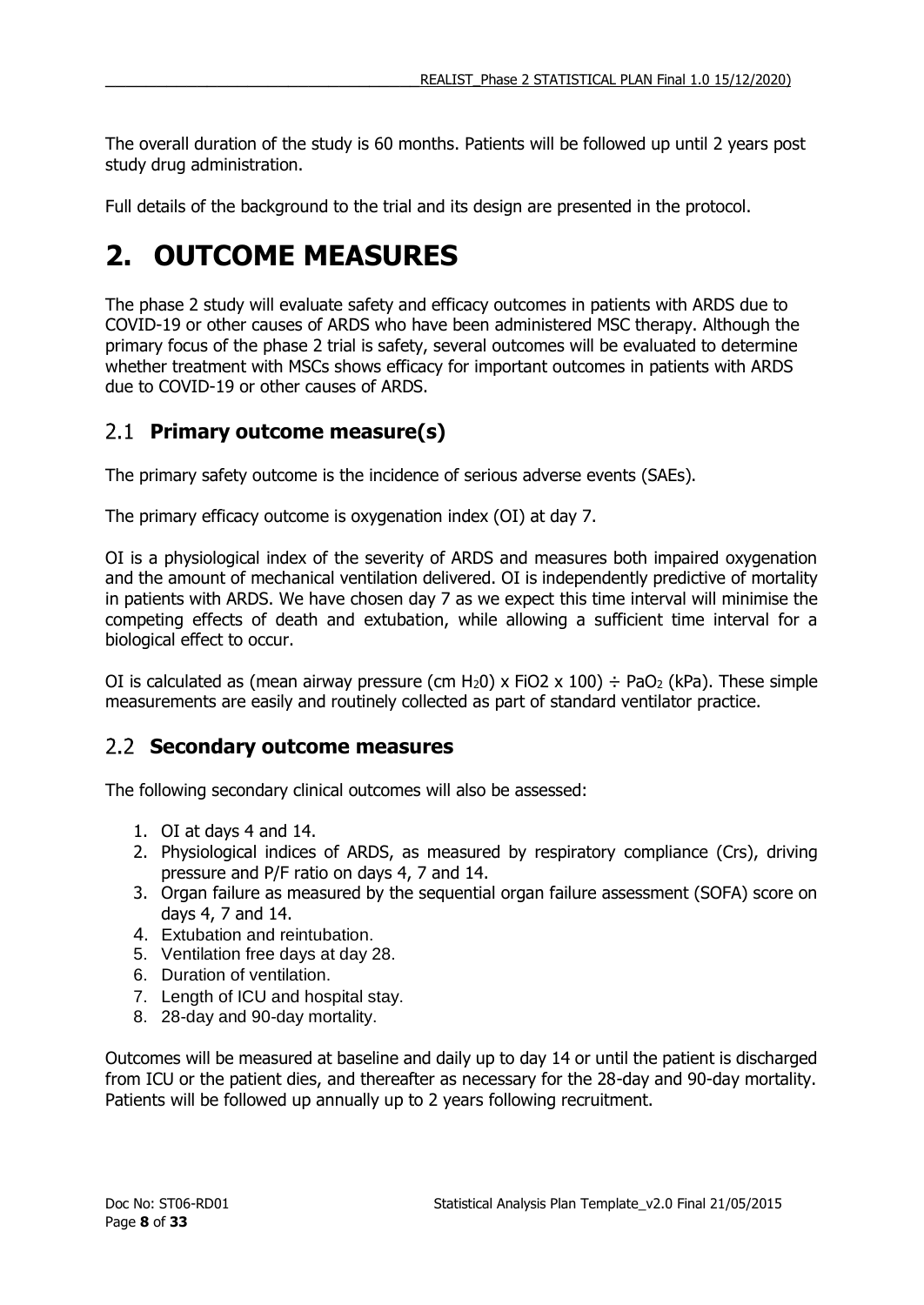## <span id="page-8-1"></span><span id="page-8-0"></span>**3. DATA CRF Forms and variables**

Full details of the data to be collected and the timing of data collection are described in the trial protocol.

To ensure accurate, complete and reliable data are collected, the CTU will provide training to site staff in the format of investigator meetings and/or site initiation visits.

All data for an individual patient will be collected by the PI or designee and recorded in source documents/electronic CRF for the study. For routinely collected clinical data the NHS record will be the source document. Patient identification on the CRF will be through their unique participant study number, allocated at the time of enrolment. Data will be collected and recorded on the electronic CRF by the PI or designee as per the CRF submission guidelines.

If the participant is transferred to another hospital the PI or designated member of the site study team will liaise with the receiving hospital to ensure complete data capture as per CRF instruction. If this is not possible, the primary outcome must be collected as a minimum.

<span id="page-8-2"></span>Data censorship for each trial participant will occur 90 days post study drug administration.

## **Management of datasets**

Following the entry of patient data into the study database, the data will be processed as per the CTU Standard Operating Procedures (SOPs) and the study specific Data Management Plan (DMP). Data queries will be generated electronically for site staff to clarify data or request missing information. The designated site staff will be required to respond to these queries. All queries will be responded to/resolved within the study database and amended in the study database.

At the time of analysis:

 The Data Manager in collaboration with the Study Statistician will extract data from MACRO following procedures as detailed in the SOP DM09 Database Closure/Lock and the corresponding study Data Management Plan (DMP).

## <span id="page-8-3"></span>**Data completion schedule**

All patients recruited to the Phase 2 study must be evaluated according to the schedule of assessments as outlined in Table 3.3.1 Data will be collected at each of the following time points: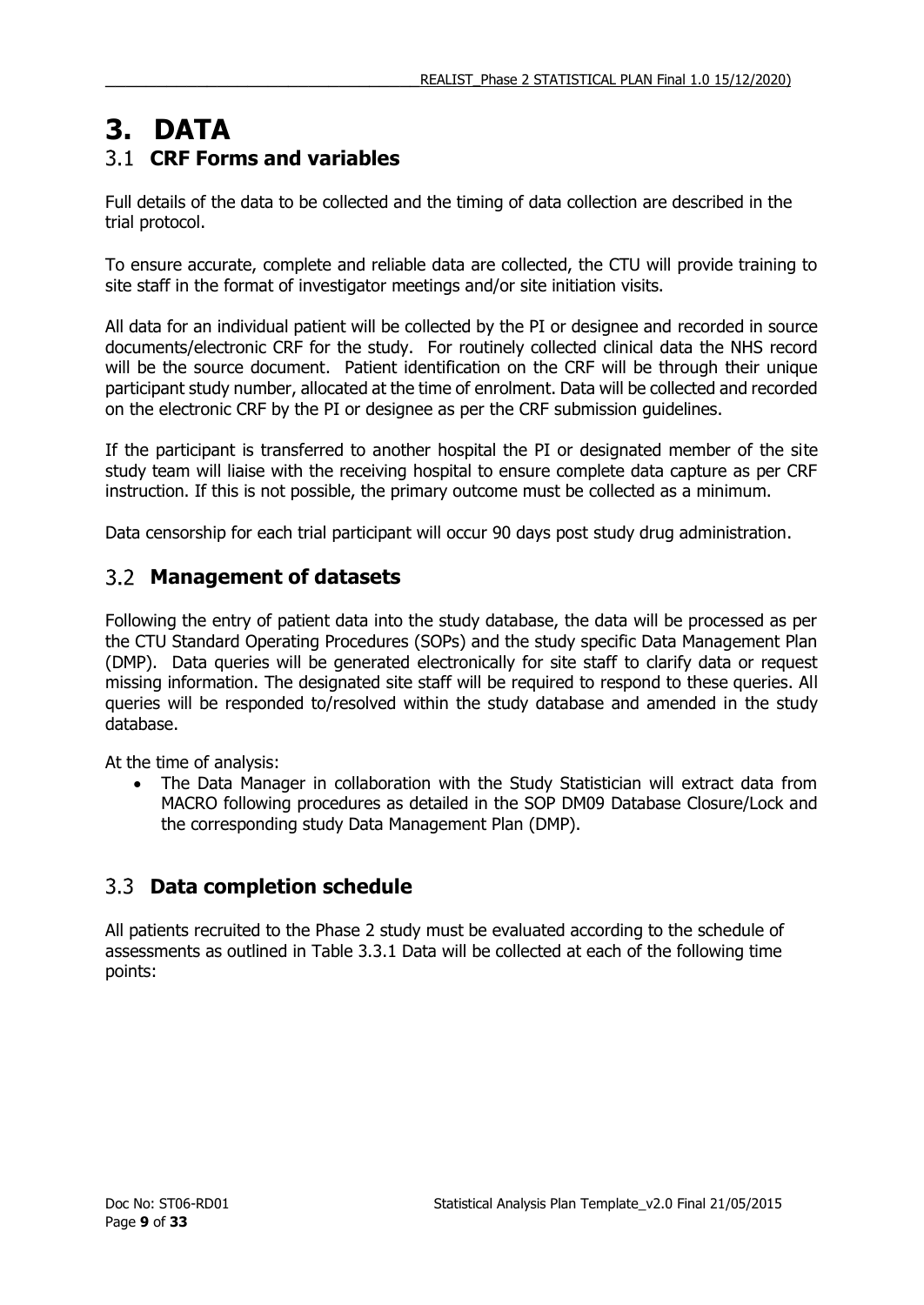| <i>Labic 3.3.1. Scribute of Assessments</i> |                    |          |                |                       |              |          |                 |           |                |                               |                               |                               |
|---------------------------------------------|--------------------|----------|----------------|-----------------------|--------------|----------|-----------------|-----------|----------------|-------------------------------|-------------------------------|-------------------------------|
|                                             | Day<br>$\mathbf 0$ | Day<br>1 | Day<br>$2 - 3$ | Day<br>$\overline{4}$ | Day<br>$5-6$ | Day<br>7 | Day<br>$8 - 13$ | Day<br>14 | Day<br>15-28   | Day 90<br>$(+/- 14)$<br>days) | 1 Year<br>$(+/- 30)$<br>days) | 2 Year<br>$(+/- 30)$<br>days) |
| Eligibility<br>assessment                   | $\mathsf{X}$       |          |                |                       |              |          |                 |           |                |                               |                               |                               |
| Informed<br>consent                         | $\overline{X}$     |          |                |                       |              |          |                 |           |                |                               |                               |                               |
| Enrolment/<br>Randomisation                 | $\overline{X}$     |          |                |                       |              |          |                 |           |                |                               |                               |                               |
| Baseline data                               | X                  |          |                |                       |              |          |                 |           |                |                               |                               |                               |
| Daily data                                  |                    | X        | X              | X                     | X            | X        | X               | X         |                |                               |                               |                               |
| Chlorphenamine<br>administration            |                    | X        |                |                       |              |          |                 |           |                |                               |                               |                               |
| Study drug<br>administration                |                    | X        |                |                       |              |          |                 |           |                |                               |                               |                               |
| Adverse events                              |                    | X        | X              | X                     | X            | X        | $\mathsf{X}$    | X         | X              | X                             |                               |                               |
| ECHO data***                                | X                  |          |                | X                     |              |          |                 |           |                |                               |                               |                               |
| <b>Blood</b><br>sampling*/**                | $\pmb{\mathsf{X}}$ |          |                | X                     |              | X        |                 | X         |                |                               | $\boldsymbol{\mathsf{X}}$     | $\pmb{\times}$                |
| Anti-HLA Ab <sup>%</sup>                    | $\overline{X}$     |          |                |                       |              |          |                 |           | $\overline{X}$ |                               |                               |                               |
| Urine<br>sampling**                         | $\mathsf{X}$       |          |                | X                     |              | X        |                 | X         |                |                               |                               |                               |
| Mortality <sup>\$</sup>                     |                    |          |                |                       |              |          |                 |           | $\mathsf X$    | $\pmb{\times}$                | $\mathsf{X}$                  | $\overline{X}$                |
| Medical Event <sup>#</sup>                  |                    |          |                |                       |              |          |                 |           |                |                               | $\mathsf X$                   | $\pmb{\mathsf{X}}$            |

### **Table 3.3.1: Schedule of Assessments**

\*Blood urine and bronchoalveolar lavage (BAL) samples for translational studies will be collected where possible

\*\*Echocardiography data will be obtained where possible.

%Blood for anti-HLA Ab will be collected on day 0 and day 28 only where possible \$Mortality, including cause of death.

<span id="page-9-0"></span>#Any significant medical event

## **Data verification**

The CTU will provide training to site staff on trial processes and procedures including CRF completion and data collection.

On-site monitoring visits during the trial will check the accuracy of entries on the electronic CRF against the source documents, the adherence to the protocol, procedures and Good Clinical Practice (GCP).

Quality control is implemented by the CTU in the form of Standard Operating Procedures (SOPs), which are defined to encompass aspects of the clinical data management process, and to ensure standardisation and adherence to International Conference of Harmonisation Good Clinical Practice (ICH-GCP) guidelines and regulatory requirements.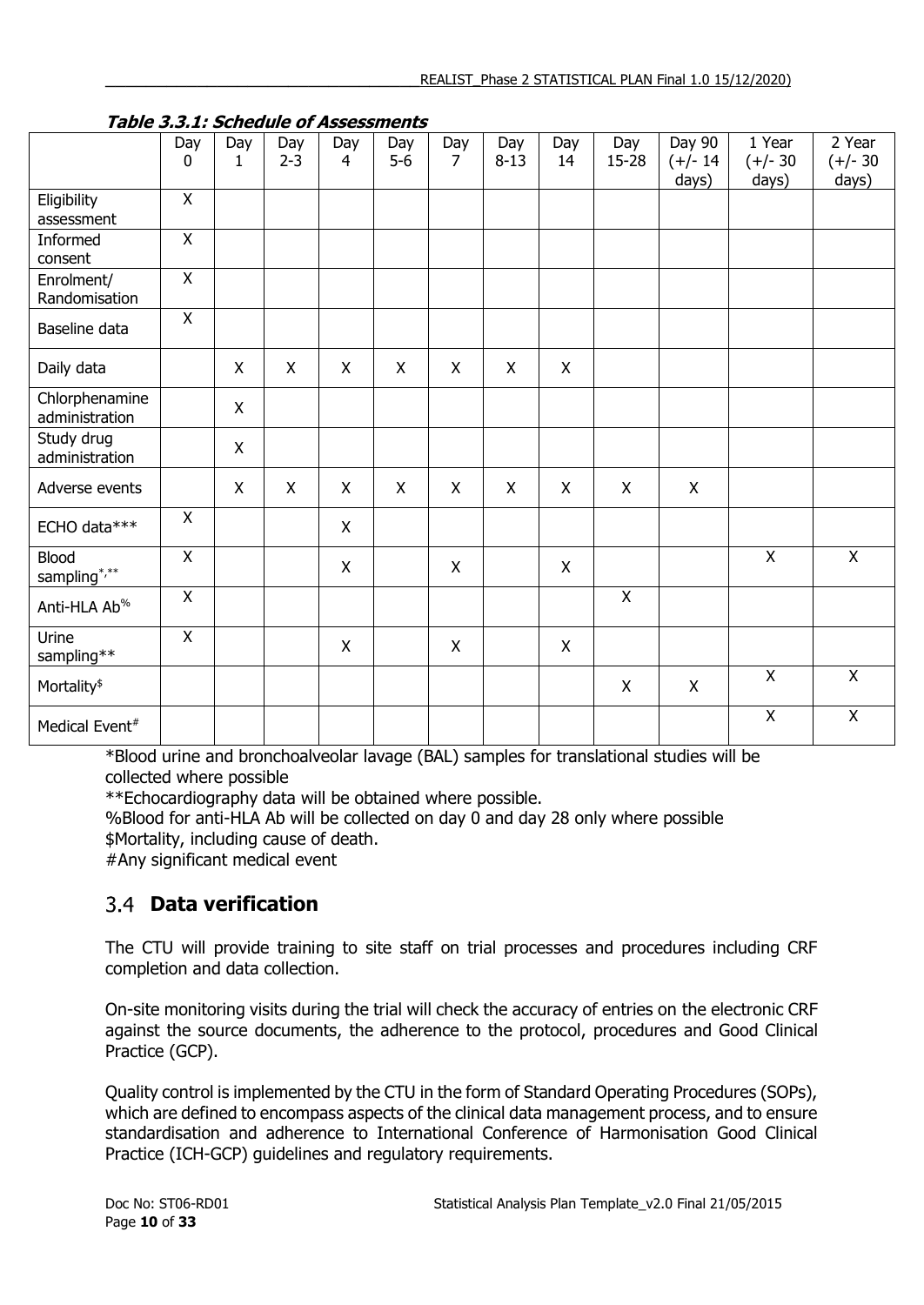Data validation will be implemented and discrepancy reports will be generated following data entry to identify discrepancies such as out of range, inconsistencies or protocol deviations based on data validation checks programmed in the clinical trial database.

A Data Monitoring & Ethics Committee (DMEC) will be convened for the study to carry out reviews of the study data at staged intervals during the study.

## <span id="page-10-0"></span>**Data coding**

The variable codings will be as specified on the CRF.

## <span id="page-10-1"></span>**4. DEFINITION OF TERMS**

| <b>Term</b>                           | <b>Definition</b>                                                                                                                                                                                                                                                                                                                                                                                                                                                                                                                                                                                                                                                                                                                                                                                                                                         |
|---------------------------------------|-----------------------------------------------------------------------------------------------------------------------------------------------------------------------------------------------------------------------------------------------------------------------------------------------------------------------------------------------------------------------------------------------------------------------------------------------------------------------------------------------------------------------------------------------------------------------------------------------------------------------------------------------------------------------------------------------------------------------------------------------------------------------------------------------------------------------------------------------------------|
| <b>Ventilator Free Days</b><br>(VFDs) | VFDs to day 28 are defined as the number of days from the time of<br>initiating unassisted breathing to day 28 after study drug<br>administration, assuming survival for at least 48 hours after<br>initiating unassisted breathing and continued unassisted breathing<br>to day 28. If a patient returns to assisted breathing and<br>subsequently achieves unassisted breathing to day 28, VFDs will be<br>counted from the end of the last period of assisted breathing to day<br>28. A period of assisted breathing lasting less than 24 hours and for<br>the purpose of a surgical procedure will not count against the VFD<br>calculation. If a patient was receiving assisted breathing at day 27<br>or dies prior to day 28, VFDs will be zero. Patients transferred to<br>another hospital or other health care facility will be followed to day |
| Discharge                             | 28 to assess this endpoint.<br>Discharge from critical care is defined as first discharge to a ward in<br>the hospital or another hospital; a transfer between ICUs is not<br>considered a discharge from critical care. Hospital discharge is the<br>first date that the patient is discharged to home/community, a<br>transfer between hospitals is not considered as a hospital discharge                                                                                                                                                                                                                                                                                                                                                                                                                                                              |
| Time to extubation                    | Time to extubation will be counted from time of study drug<br>administration to extubation.                                                                                                                                                                                                                                                                                                                                                                                                                                                                                                                                                                                                                                                                                                                                                               |
| Duration of<br>Ventilation            | Duration of ventilation will be counted from time of study drug<br>administration to being successfully free from assisted breathing.                                                                                                                                                                                                                                                                                                                                                                                                                                                                                                                                                                                                                                                                                                                     |
| Oxygenation Index                     | OI is calculated as (mean airway pressure (cm H <sub>2</sub> O) x FiO2 x 100)<br>$\div$ PaO <sub>2</sub> (kPa).                                                                                                                                                                                                                                                                                                                                                                                                                                                                                                                                                                                                                                                                                                                                           |
| Duration of stay                      | Duration of critical care and hospital stay will be counted from time<br>of study drug administration to discharge.                                                                                                                                                                                                                                                                                                                                                                                                                                                                                                                                                                                                                                                                                                                                       |
| Extubation                            | Extubation is defined as first time being successfully free from an<br>endotracheal tube or a tracheostomy tube for 48hrs.                                                                                                                                                                                                                                                                                                                                                                                                                                                                                                                                                                                                                                                                                                                                |
| Unassisted breathing                  | Unassisted breathing i.e. no ventilatory support is defined as;<br>extubated with supplemental oxygen or room air, or open T-tube                                                                                                                                                                                                                                                                                                                                                                                                                                                                                                                                                                                                                                                                                                                         |
|                                       |                                                                                                                                                                                                                                                                                                                                                                                                                                                                                                                                                                                                                                                                                                                                                                                                                                                           |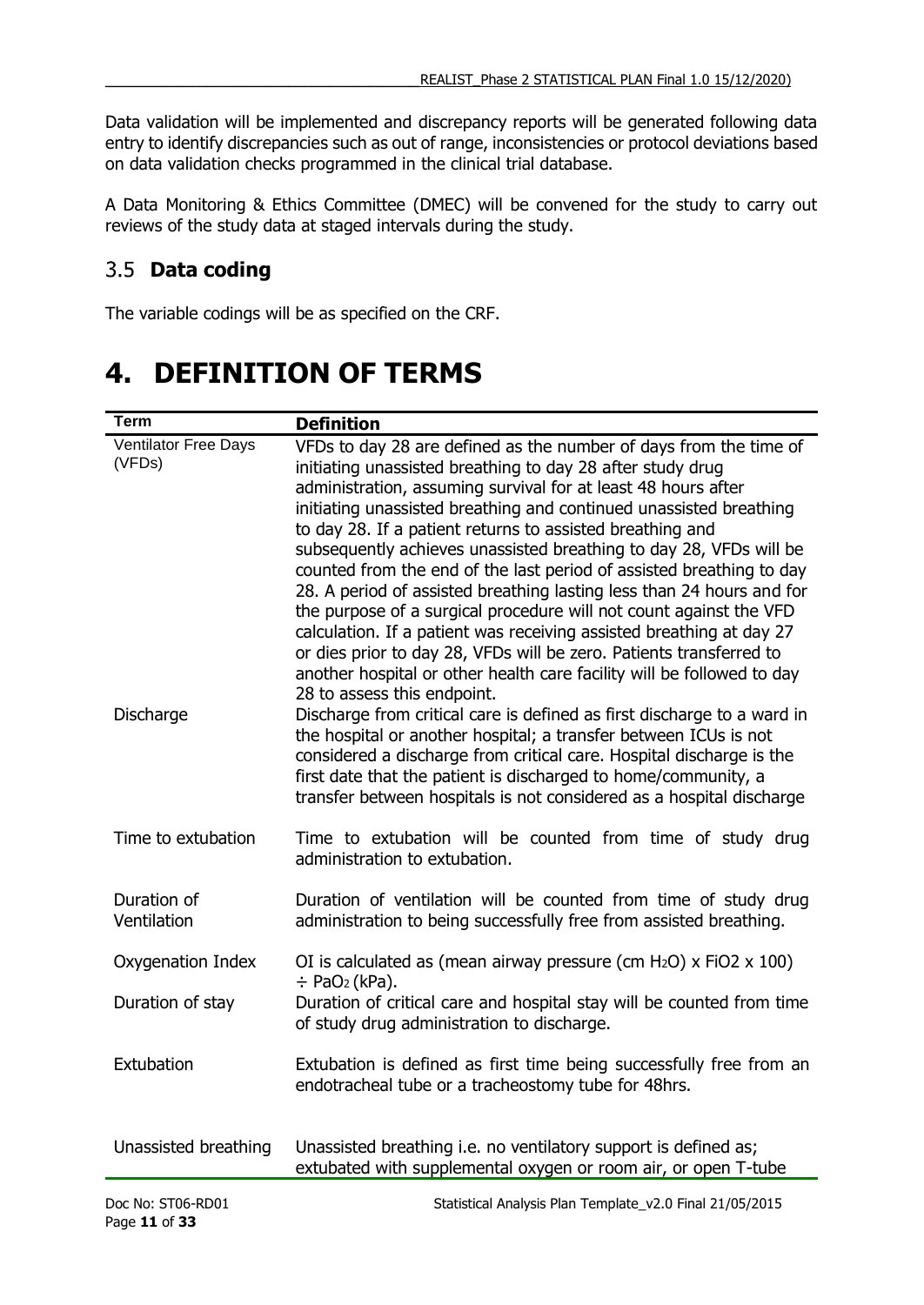breathing, or tracheostomy mask breathing, or CPAP without inspiratory pressure support for 48 hours. Patients receiving pressure support via non-invasive ventilation (except for sleep disordered breathing) or extra-corporeal lung support will be defined as receiving ventilatory support. The 48 hour period to define successful unassisted breathing is not included in the time to unassisted breathing.

Driving Pressure Plateau Pressure – PEEP

## <span id="page-11-0"></span>**5. SAMPLE SIZE CALCULATIONS**

Although the primary focus of the phase 2 trial is safety, there is, however, power to detect a difference in physiological outcomes.

The sample size for the phase 2 REALIST trial is 60 patients with ARDS due to COVID-19 and 60 patients with ARDS not due to COVID-19 (30 in each of the ORBCEL-C and placebo groups). The recruitment, randomisation, treatment, outcome measurement and reporting, and follow-up processes will be as streamlined as possible.

Due to the clinical differences in patients with ARDS due to COVID-19 and other causes of ARDS, patients with ARDS due to COVID-19 and other causes of ARDS will be recruited as separate cohorts. This will also facilitate timely reporting of the results from each cohort. The primary efficacy outcome measure will be the difference in oxygenation index (OI) between the ORBCEL-C and placebo treated groups at day 7. Based on our data from a recently completed clinical trial in ARDS, the mean (standard deviation; SD) OI at day 7 in patients with ARDS is 62(51)cmH2O/kPa . To allow 1:1 recruitment (ORBCEL-C vs placebo) a sample size of 56 subjects will have 80% power at a two-tailed significance level of 0.05 using a two-sample t-test to detect a clinically significant difference of 39 cmH2O/kPa in OI between groups. In a previous phase 2 study of similar size, we have found that an intervention can demonstrate a change in OI of a similar magnitude confirming a treatment effect of this size can be achieved. Although we anticipate few withdrawals or loss to follow-up we have allowed for this in the sample size calculation. In previous UK multicentre studies in the critically ill <3% withdrew consent or were lost to follow-up and on this basis a conservative drop-out rate of 5% has been estimated. Therefore a total of 60 evaluable patients who have received study drug (30 patients in the ORBCEL-C and 30 in the placebo group) will be recruited into each cohort.

## <span id="page-11-1"></span>**6. RANDOMISATION AND BLINDING**

## <span id="page-11-2"></span>**Randomisation**

Participants will be allocated to REALIST ORBCEL-C or placebo control in a 1:1 ratio. Randomisation will be stratified by recruitment centre and vasopressor use.

After informed consent, patients will be randomised via a centralised randomisation system. Sites will be provided with trial specific randomisation guidelines. Randomisation will be completed by an appropriately trained and delegated member of the research team. The randomisation sequence will be saved in a restricted section of the TMF, which can only be accessed by the trial statistician and not those who enrol or assign interventions. At the time of randomisation, each patient will be allocated a unique Participant Study Number, which will

Page **12** of **33**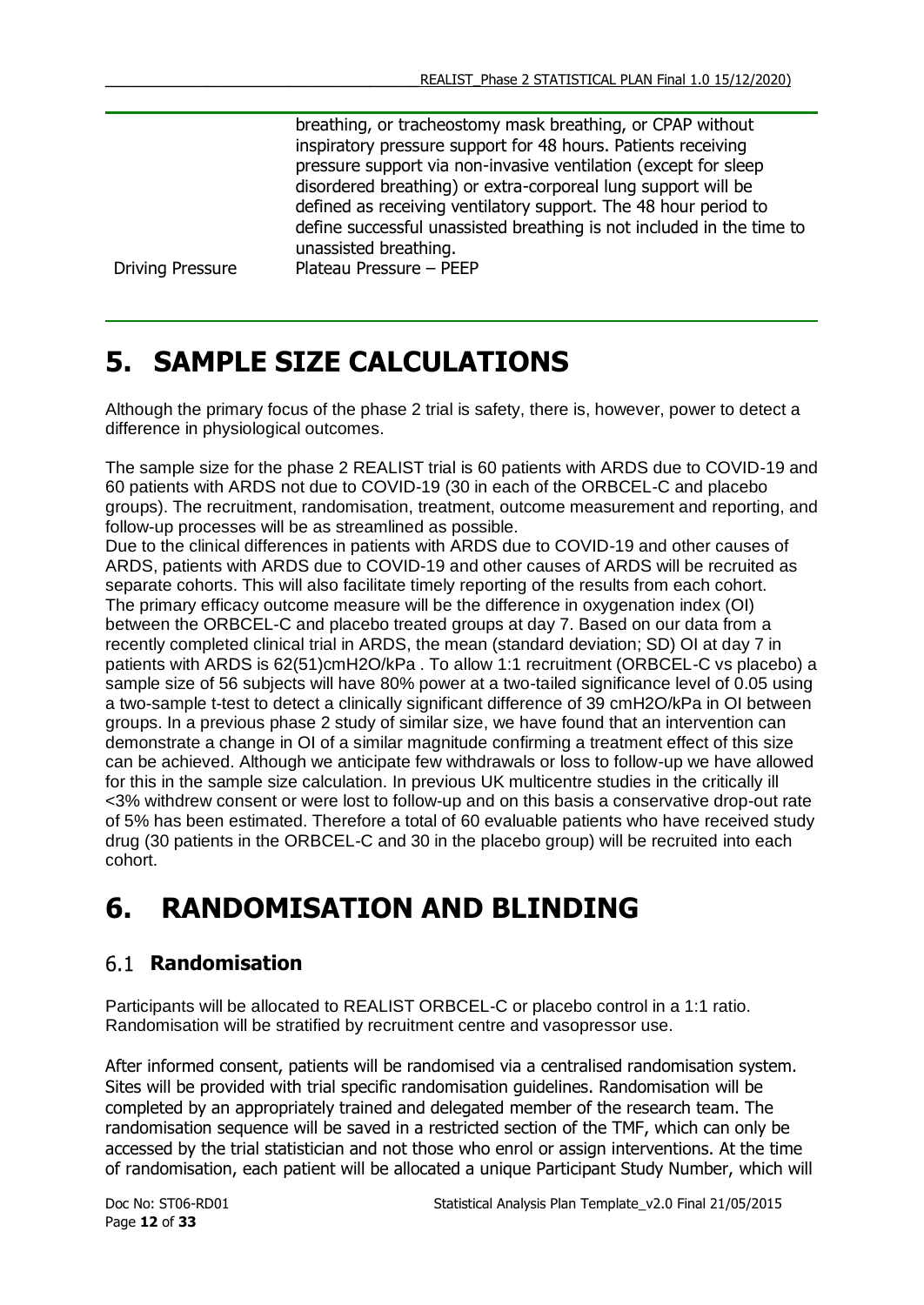be used throughout the study for participant identification. An entry will be recorded in the patients' medical notes noting enrolment into the study.

## <span id="page-12-0"></span>**Blinding and Allocation Concealment**

The cell therapy facility and clinical trials pharmacist will be unblinded. The unblinded individuals will keep the treatment information confidential and will not discuss or release information on treatment allocation to the patient, the investigator, or other members of the research team.

As in prior studies of MSCs, the infusion bag containing either the cell product or placebo will be masked at the time of preparation in the clinical site's cell therapy facility so that the contents of the infusion bag are not visible to the investigators or to the clinicians who are administering the study drug. The contents of the infusion bag will be administered through a masked infusion set.

The investigator or treating physician may unblind a participant's treatment assignment in the case of an emergency, when knowledge of the study treatment is essential for the appropriate clinical management or welfare of the patient. Should a treating clinician require emergency unblinding, they should contact the centralised allocation system and follow the trial specific unblinding guidelines. Unblinding will generate an email alert to the trial manager and CI. The date and reason for the unblinding must be recorded in the CRF.

# <span id="page-12-1"></span>**7. ANALYSIS PRINCIPLES**

### **Primary Efficacy Outcome (Oxygenation Index Day 7)**

The primary analysis (unadjusted & using imputed values from last value carried forward) will be conducted on all outcome data obtained from all participants as randomised and who have received at least some of their randomly allocated treatment i.e. intention to treat. Adjusted (Age, PF Ratio, APACHE II and Vasopressor Use) analysis will be carried out to determine if there is a statistically significant difference between the Orbcel-C and placebo groups.

As it is possible that some subjects may not receive the full treatment dose, a secondary analysis will be undertaken on the population who receive the complete treatment dose i.e. per protocol.

A priori defined subgroup analyses will be undertaken for the primary efficacy outcome and selected secondary outcomes (VFDs at Day 28 and 28 Day Mortality) based on severity of inflammation as measured by plasma CRP, ferritin and PF Ratio. Subgroup analyses will be reported using 99% confidence intervals. Regression will be used with interaction terms (treatment group by subgroup) for the following subgroups:

- 1. Baseline CRP (<median, ≥median)
- 2. Baseline Ferritin(<1500, ≥1500)
- 3. Baseline PF Ratio (PaO2/FiO2) (< 20,  $\geq$ 20)

Sensitivity analyses will assess the impact of missing data for the primary efficacy outcome by imputing extreme values (lowest and highest), mean substitution.

**Primary Safety Outcome (incidence of serious adverse events (SAEs))**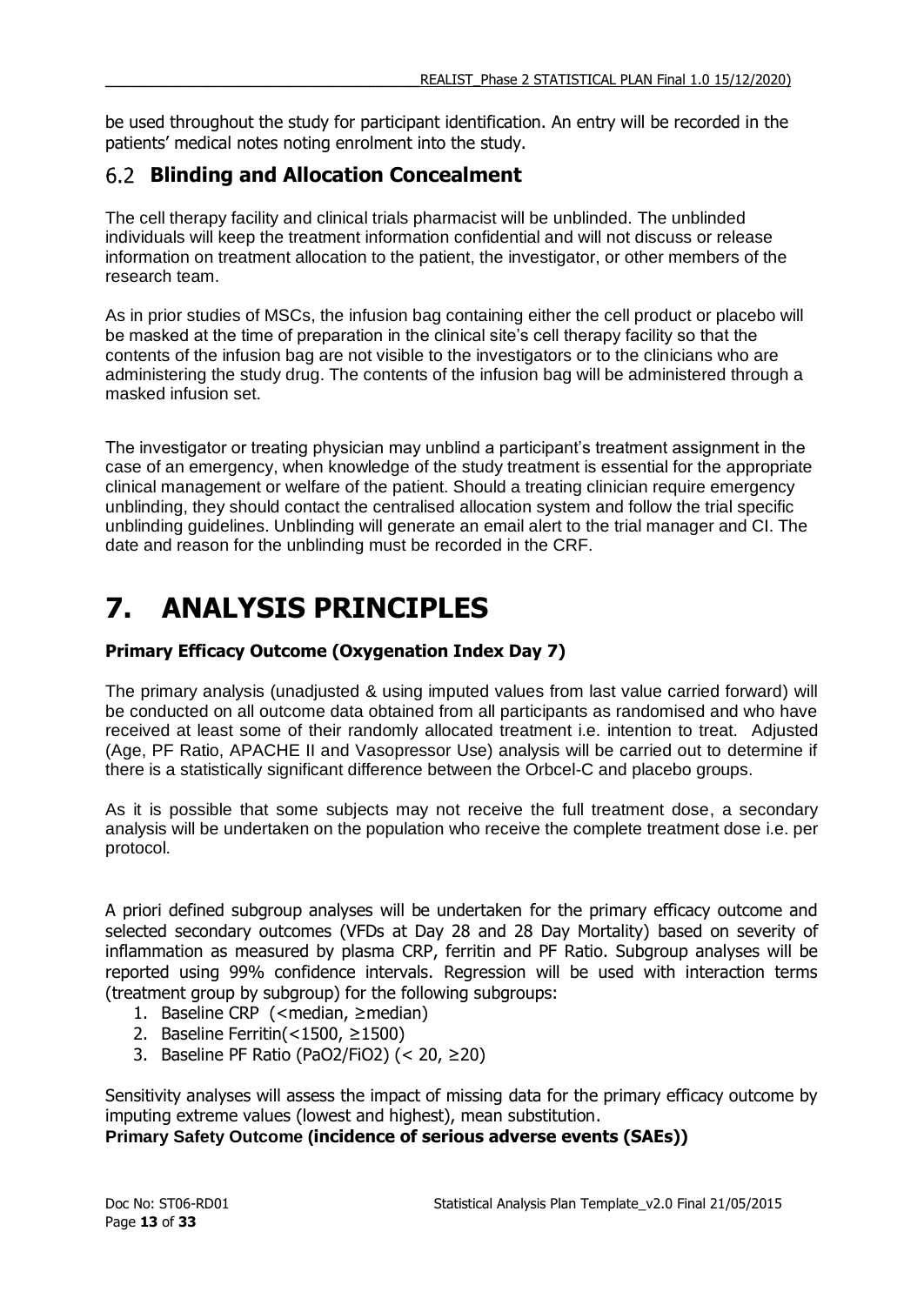The number of SAEs and number (%) of patients experiencing the events will be reported. Fisher's exact test and proportion test will be used to check whether incidences of serious adverse events differ between the groups. Relative risk and 95% CI will be reported.

### **Secondary Outcomes**

Adverse events and prespecified cell infusion associated events will be reported in a descriptive analysis.

For continuously distributed outcomes, differences between groups will be tested using independent samples t-tests and analysis of covariance with transformations of variables to normality if appropriate, or non-parametric equivalents

Chi-square tests (or Fisher's Exact tests if appropriate) will be used for categorical variables.

All statistical tests will be 2-sided and a p-value of 0.05 will be considered as statistically significant, unless adjustment for multiple testing was needed.

Correlations between changes in the biological markers measured and physiological and clinical outcomes will be assessed by appropriate graphical and statistical methods including Pearson's (or Spearman's) correlation coefficient.

Time-to-event outcomes will be analysed by survival methods and reported as hazard ratios with 95% CI.

An additional analysis in the COVID-19 cohort will also be conducted on patients who have a confirmed PCR diagnosis (at either baseline or discharge) of COVID-19 for all primary and secondary outcomes.

For the COVID-19 cohort even if an additional risk factor for ARDS co-exists, these patients will be included in the COVID-19 cohort. A patient will be analysed according to the cohort to which they were randomised.

A final analysis and report of each cohort in the phase 2 study is planned following the last patient's 90 day follow up in each cohort. All analyses will be performed separately for each cohort and for all patients combined.

The 2 year follow up data will be published thereafter and will be an important long term outcome.

All the power calculations and methodology for data analysis have been confirmed by the trial statistician from the Northern Ireland Clinical Trials Unit (NICTU).

Every effort will be made to minimise missing baseline and outcome data in this trial. The level and pattern of the missing data in the baseline variables and outcomes will be established by forming appropriate tables and the likely causes of any missing data will be investigated. This information will be used to determine whether the level and type of missing data has the potential to introduce bias into the analysis results for the proposed statistical methods, or substantially reduce the precision of estimates related to treatment effects.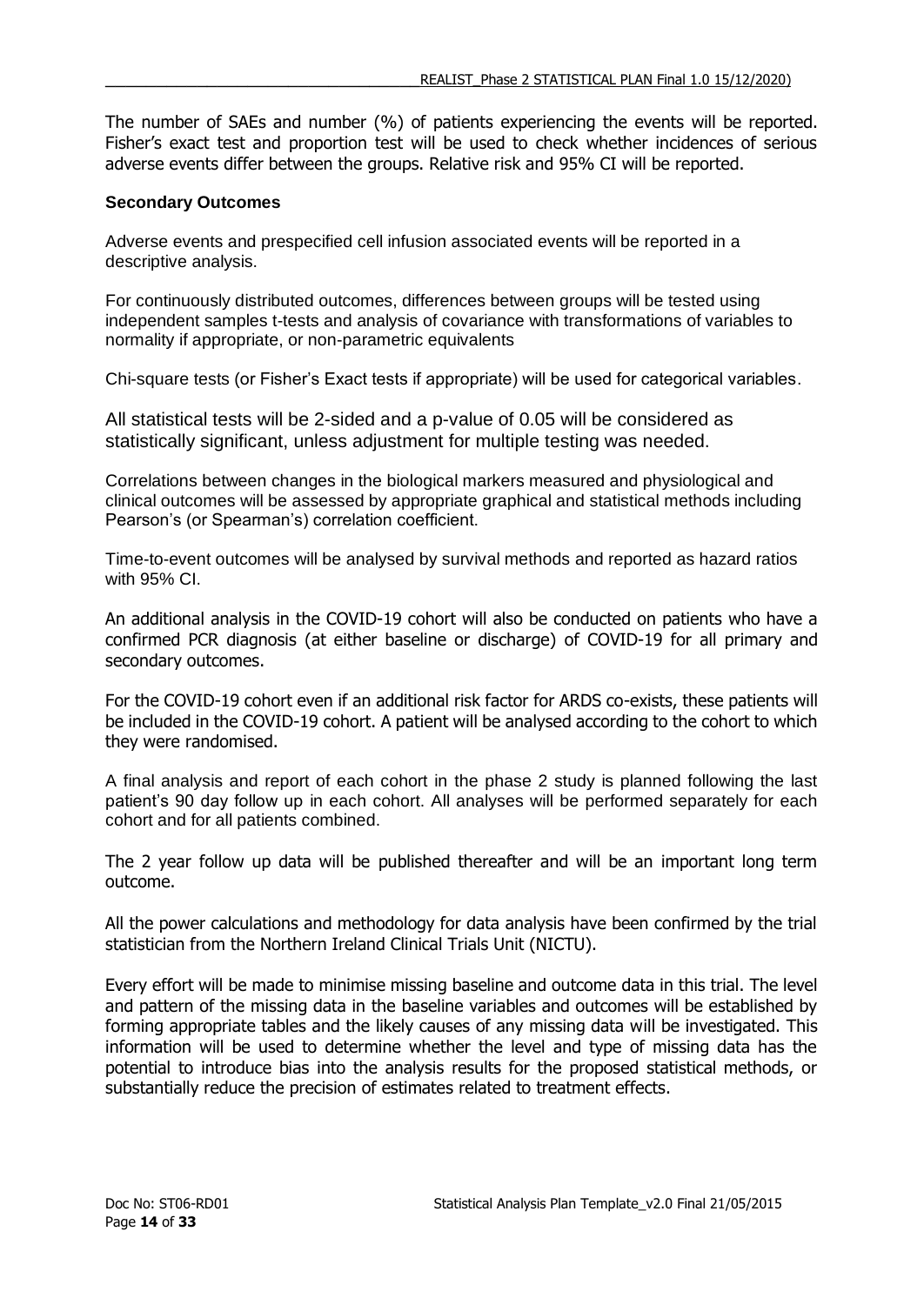# <span id="page-14-0"></span>**8. ANALYSIS DETAILS**

The results of the analyses will be reported following the principles of the ICH E3 guidelines on the Structure and Content of Clinical Study Reports.

### <span id="page-14-1"></span>**Recruitment and follow-up patterns**

- Recruitment by month, centre.
- <span id="page-14-2"></span>• Withdrawals by site

## **CONSORT Flow Diagram**

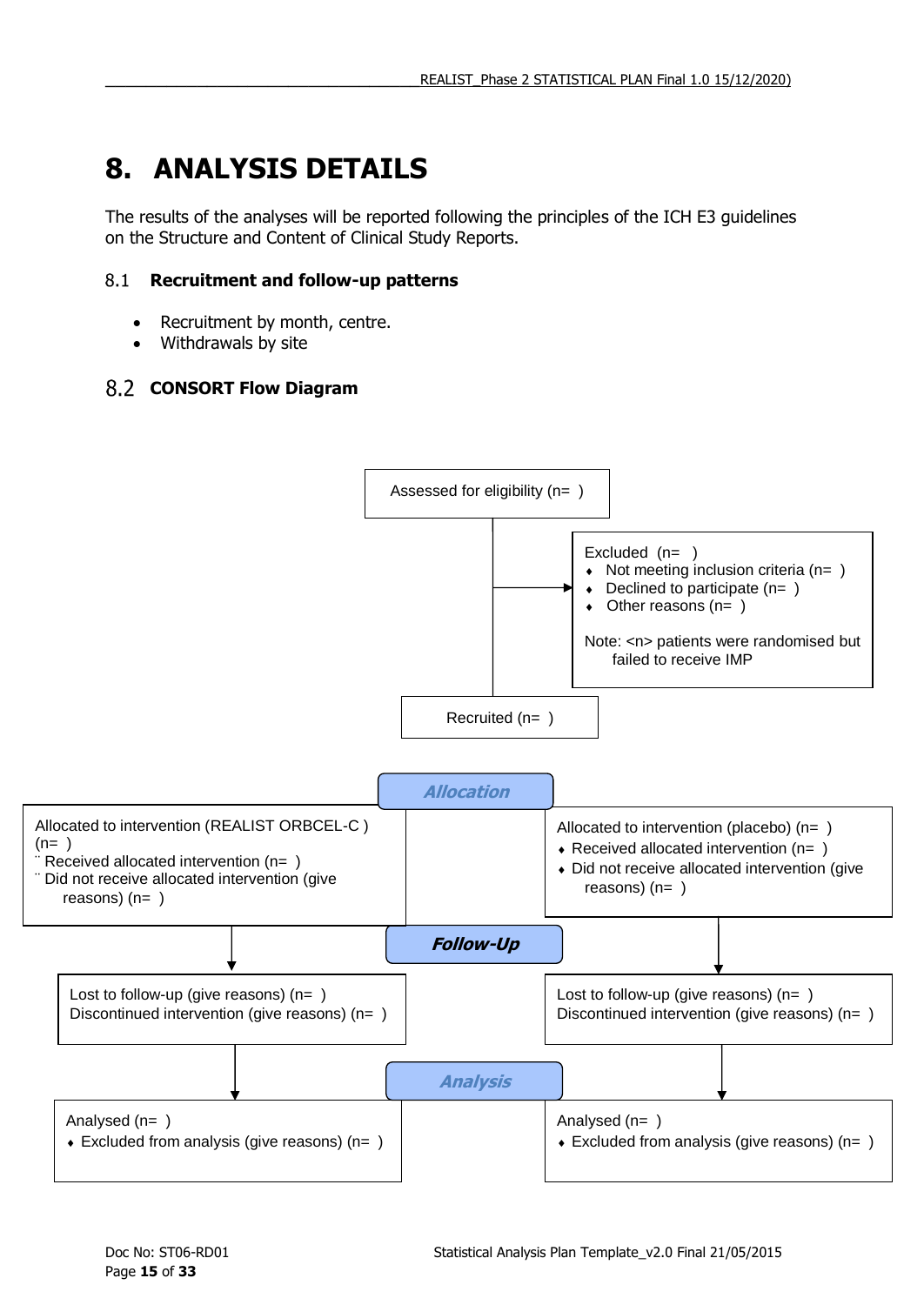### <span id="page-15-0"></span>**Baseline Characteristics**

- Gender, n(%) by treatment arm
- Age (years), mean(sd) by treatment arm
- Weight (kg), mean(sd) by treatment arm
- Height (cm), mean(sd) by treatment arm
- Predicted body weight (kg), mean(sd) by treatment arm
- Temperature  $(^{\circ}C)$ , mean(sd) by treatment arm
- Aetiology of ARDS, n(%) by treatment arm
- APACHE II Score, mean(sd) by treatment arm
- Murray Lung Injury Score (LIS) , mean(sd) by treatment arm
- First Qualifying P/F Ratio, mean(sd) by treatment arm
- Worst PaO2/FiO2 ratio (Day 0/24 hrs prior to randomisation), mean(sd) by treatment arm
- Total SOFA Score, mean(sd) by treatment arm
- Oxygenation Index, mean(sd) by treatment arm
- Lowest Mean Arterial Pressure (mmHg) , mean(sd) by treatment arm
- PEEP (cmH2O), mean(sd) by treatment arm
- Plateau Pressure (cmH2O), mean(sd) by treatment arm
- Driving Pressure (cmH2O), mean(sd) by treatment arm
- $\bullet$  Mode of Ventilation,  $n\ll 0$  by treatment arm
- Tidal Volume (Vt) ml/kg PBW, mean(sd) by treatment arm
- COVID-19 diagnosis, n(%) by treatment arm
- CRP, mean(sd) by treatment arm
- Ferritin, mean(sd) by treatment arm
- Ethnicity, n(%) by treatment arm
- Vasopressor Use, n(%) by treatment arm
- Adjunctive Therapies as presented in Appendix 1,  $n$ (%) by treatment arm

Note: Gender, Age, Worst PaO2/FiO2 Ratio, APACHE II Score and vital status will also be presented for non-enrolled patients.

### <span id="page-15-1"></span>**Trial treatment**

- Study drug given,  $n(\%)$  by treatment arm
- Full dose given,  $n$ (%) by treatment arm
- Reasons for termination of study drug, n(%) by treatment arm
- Protocol violations7, n(%) by treatment arm
- Post-randomisation withdrawal, n(%) by treatment arm
- $\bullet$  Ineligible patient, n(%) by treatment arm
- Did not receive allocated treatment, n(%) by treatment arm
- Concomitant medications as presented in Appendix 1, n(%) by treatment arm
- Co-enrolment as presented in Appendix 1, n(%) by treatment arm

## <span id="page-15-2"></span>**Trial Outcomes**

- Primary safety outcome; incidence of SAEs, n(%) by treatment arm, risk ratio 95% CI
- Primary efficacy outcome; Oxygenation Index at day 7, mean(sd) by treatment arm, difference in mean & 95% CI
- Oxygenation Index (OI) at day 4 and day 14, mean(sd) by treatment arm, difference in mean & 95% CI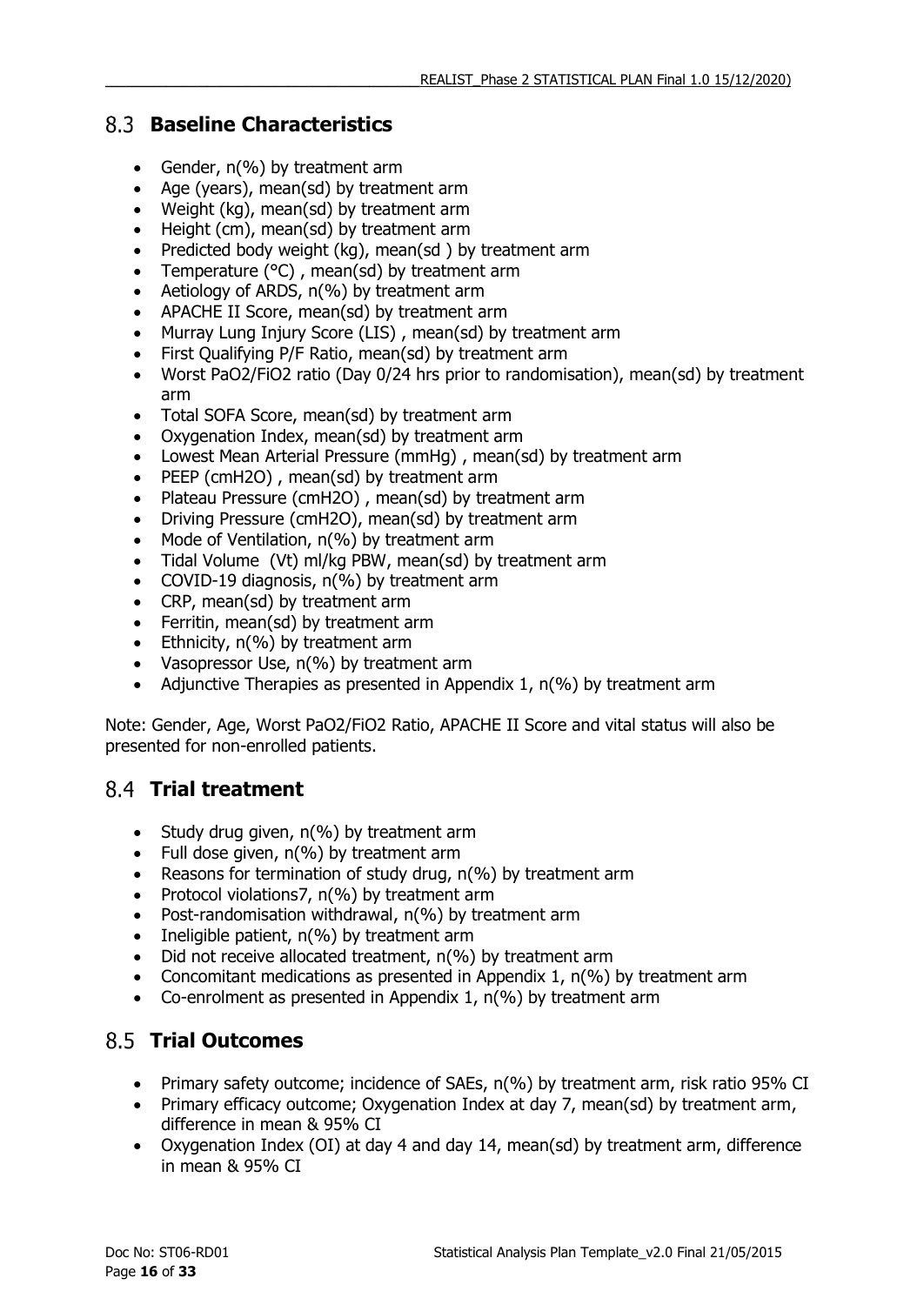- Respiratory compliance at day 4, day 7 and day 14, mean(sd) by treatment arm, difference in mean & 95% CI
- P/F ratio at day 4, day 7 and day 14, mean(sd) by treatment arm, difference in mean & 95% CI
- Driving pressure at day 4, day 7 and day 14, mean(sd) by treatment arm, difference in mean & 95% CI
- Sequential Organ Failure Assessment (SOFA) score at day 4, day 7 and day 14, mean(sd) by treatment arm, difference in mean & 95% CI
- Extubations and reintubations
	- $\circ$  Time to 1<sup>st</sup> successful Extubation, mean(sd) by treatment arm and median(IQR) by treatment arm, hazard ratio 95% CI
	- $\circ$  Incidence of extubation, n(%) by treatment arm, risk ratio 95% CI
	- $\circ$  Incidence of reintubation, n(%) by treatment arm, risk ratio 95% CI
- Ventilation Free Days at day 28, mean(sd) by treatment arm, difference in mean & 95% CI
- Duration of Ventilation for both survivors and non-survivors, median(IQR) by treatment arm, p-value from Wilcoxon rank sum
- Length of ICU stay, median(IQR) by treatment arm, p-value from Wilcoxon rank sum
- Length of hospital stay, median (IQR) by treatment arm, p-value from Wilcoxon rank sum
- 28 day mortality , n(%) by treatment arm, risk ratio 95% CI
- 90 day mortality, n(%) by treatment arm, risk ratio 95% CI

### <span id="page-16-0"></span>**Descriptive statistics of main clinical lab assessments over time (Baseline to Day 14)**

- AST, mean(sd) by treatment arm
- ALT, mean(sd) by treatment arm
- ALP, mean(sd) by treatment arm
- CRP, mean(sd) by treatment arm
- PT, mean(sd) by treatment arm
- APTT, mean(sd) by treatment arm
- Fibrinogen, mean(sd) by treatment arm
- Hb, mean(sd) by treatment arm
- WBC, mean(sd) by treatment arm
- Neutrophils, mean(sd) by treatment arm
- Lowest eGFR, mean(sd) by treatment arm
- Highest Urea, mean(sd) by treatment arm
- Ferritin, mean(sd) by treatment arm

## <span id="page-16-1"></span>**Safety**

- Incidence of AEs, no. events (%) by treatment arm and system organ class, no. patients (%) by treatment arm and system organ class. Risk Ratio and 95% CI.
- Incidence of pre-specified AEs occurring within 6 hours of the start of infusion, no. events(%) by treatment arm and term, no. patients (%) by treatment arm and term. Risk Ratio and 95% CI.
- Incidence of pre-specified AEs occurring within 24 hours of the start of infusion, no. events(%) by treatment arm and term, no. patients (%) by treatment arm and term. Risk Ratio and 95% CI.
- Incidence of ARs, no. events (%) by treatment arm, no. patients (%) by treatment arm. Risk Ratio and 95% CI.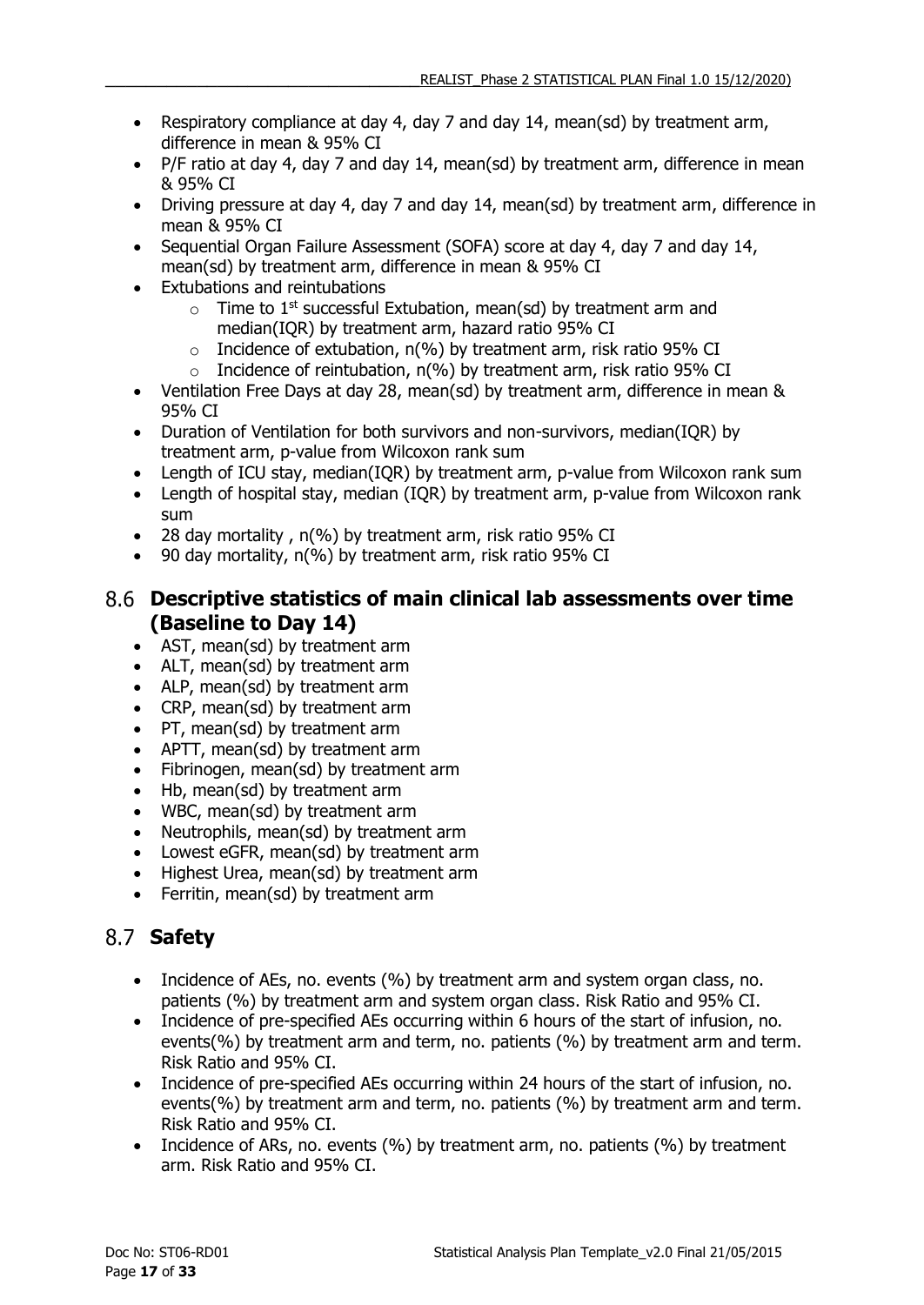- Incidence of SAEs, no. events (%) by treatment arm and system organ class, no. patients (%) by treatment arm and system organ class. Risk Ratio and 95% CI.
- Incidence of SARs, no. events (%) by treatment arm, no. patients (%) by treatment arm. Risk Ratio and 95% CI.
- Incidence of SUSARs, no. events (%) by treatment arm, no. patients (%) by treatment arm. Risk Ratio and 95% CI.
- 7 day mortality, n(%) by treatment arm , risk ratio 95% CI
- 1 year mortality, n(%) by treatment arm, risk ratio 95% CI
- 2 year mortality, n(%) by treatment arm , risk ratio 95% CI

## <span id="page-17-1"></span><span id="page-17-0"></span>**9. ADDITIONAL INFORMATION Trial Steering Committee (TSC)**

The conduct of the trial will be overseen by a Trial Steering Committee (TSC) on behalf of the Sponsor/Funder. The TSC will include the Chief Investigator (CI), 2 of the co-investigators and a group of experienced critical care clinicians and trialists as well as a "lay" representative. Annual meetings will be held, however as the Data Monitoring and Ethics Committee (DMEC) will meet during the phase 2 trial, the TSC may be convened to discuss issues and recommendations raised by the DMEC, in addition to the scheduled annual meetings. The roles and responsibilities of the TSC will be detailed in the Trial Steering Committee Charter. The TSC, in the development of this protocol and throughout the trial, will take responsibility for monitoring and guiding overall progress, scientific standards, operational delivery and protecting the rights and safety of trial participants. Meetings will be formally minuted and stored in the Trial Master File (TMF).

#### <span id="page-17-2"></span> $9.2$ **Data Monitoring and Ethics Committee (DMEC)**

A Data Monitoring and Ethics Committee (DMEC) will be appointed comprising two clinicians with experience in undertaking clinical trials / caring for critically ill patients / cell therapy and a statistician who are independent of the trial. The DMEC will meet to agree conduct and remit, and the roles and responsibilities of the DMEC will be detailed in the Data Monitoring and Ethics Committee Charter. The DMEC will be convened monthly initially. Frequency of DMEC meetings should be kept under review by the DMEC and TSC. In the event of any safety concerns, additional unplanned DMEC meetings will be convened.

The DMEC's responsibility is to safeguard the interests of the trial participants, in particular with regard to safety, and assist and advise the TSC so as to protect the validity and credibility of the trial. The DMEC will monitor recruitment, adverse events and outcome data. During the recruitment period, reports will be provided to the DMEC which will include information on recruitment, AEs reported, and deaths from all causes at 28 and 90 days, along with any other data that the committee may request. The DMEC will advise the TSC on continuation of the trial. They will make recommendations to stop the trial for benefit on the basis of a sufficiently statistically significant benefit and an effect estimate that is sufficiently large to be likely to influence decisions about the use of the relevant therapy by clinicians outside of the trial. Meetings will be formally minuted and stored in the Trial Master File (TMF).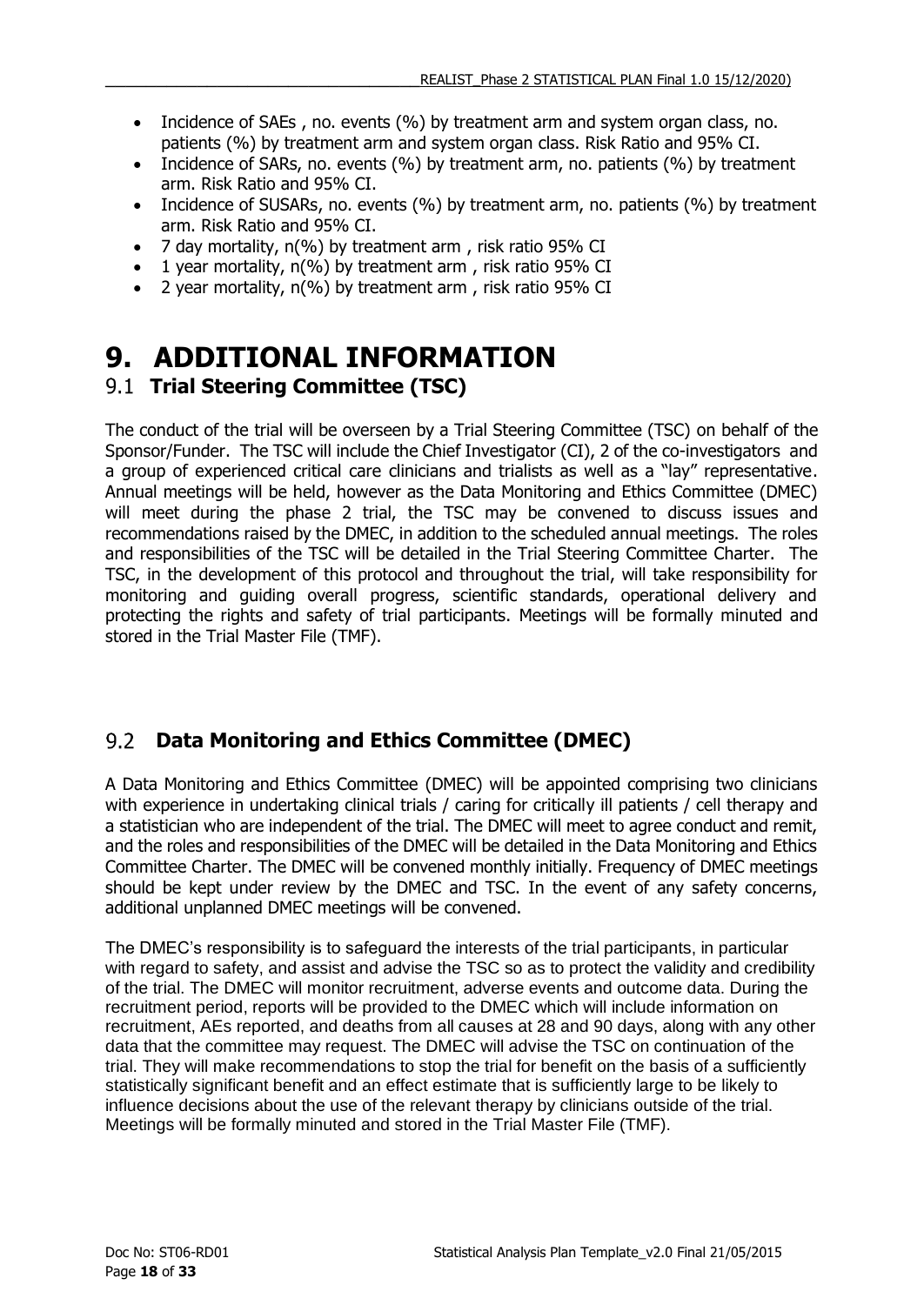Following a recommendation from the DMEC, the TSC will decide what actions, if any, are required. It will be the responsibility of the TSC to inform the Sponsor if concerns exist about patient safety, following which the Sponsor will take appropriate action.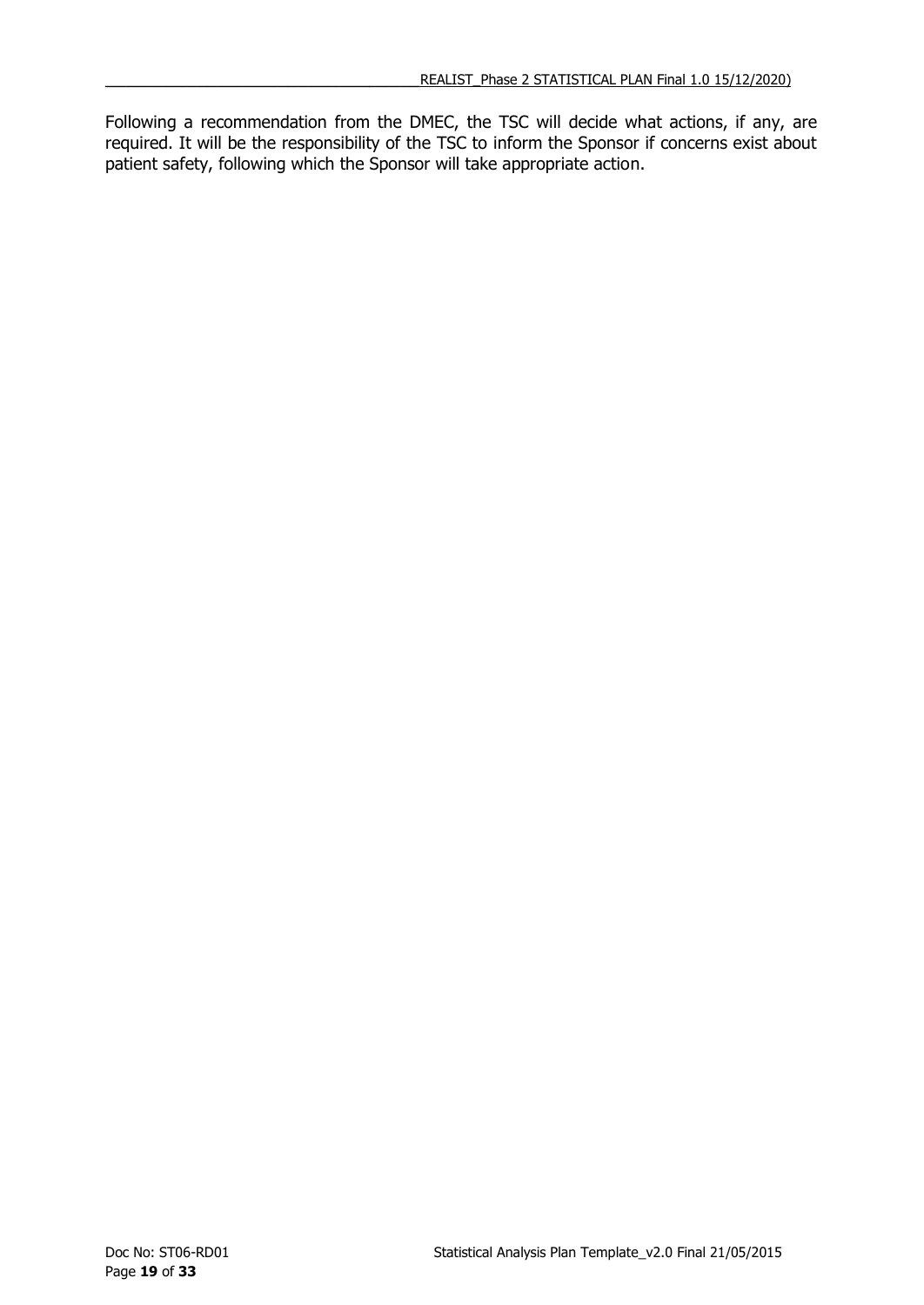## <span id="page-19-0"></span>**10. SIGNATURES OF APPROVAL**

Date: 15/12/2020<br>Version: Final 1.0 15 Final 1.0 15/12/2020 This document has completed a final review and is understood and approved by the following: See attached email See attached email

Danny McAuley

**Chief Investigator Name Chief Investigator Signature Date dd/mm/yyyy** See attached email See attached email

Clíona McDowell Senior Statistician or designee Name

**Senior Statistician or designee Signature** Date dd/mm/yyyy

See attached email See attached email

Christina Campbell

**Study Statistician Name** *Study Statistician Signature* Date dd/mm/yyyy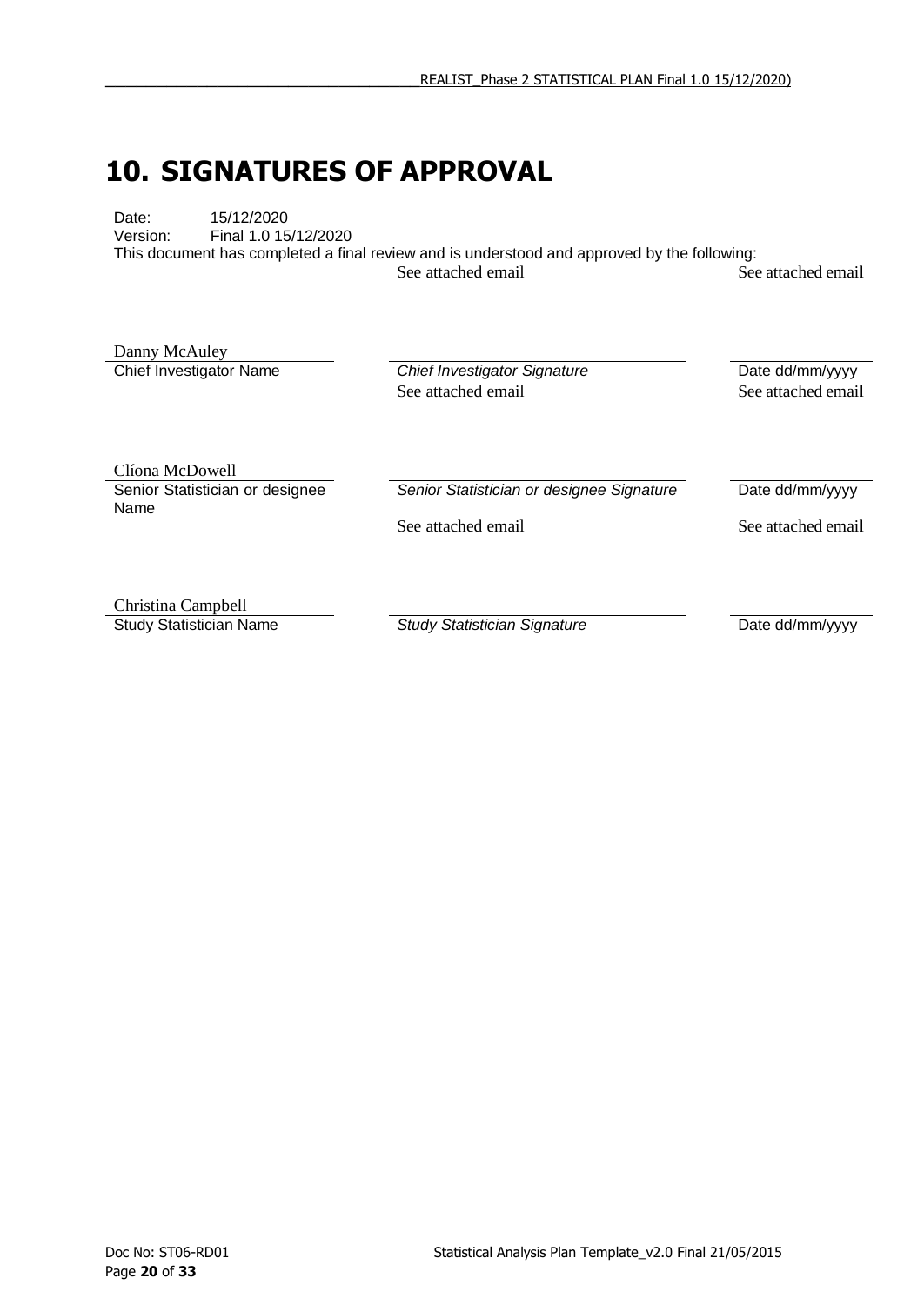## <span id="page-20-0"></span>**APPENDIX 1: EXAMPLE DRAFT SUMMARY TABLES**

|                                            |                  |                                                                       | <b>Active</b> | <b>Placebo</b>              |                             |                             |
|--------------------------------------------|------------------|-----------------------------------------------------------------------|---------------|-----------------------------|-----------------------------|-----------------------------|
|                                            |                  |                                                                       |               |                             | $N =$                       | <b>Total</b>                |
| <b>Gender</b>                              | <b>Male</b>      |                                                                       |               | $n(\%)$                     | $n(\%)$                     | $n(\%)$                     |
|                                            | <b>Female</b>    |                                                                       |               | $n\left(\frac{9}{6}\right)$ | $n\left(\%\right)$          | $n\left(\frac{9}{6}\right)$ |
| Age (years)                                |                  |                                                                       |               | XX.X (XX.X)                 | XX.X (XX.X)                 | XX.X (XX.X)                 |
| Weight (kg)                                |                  |                                                                       |               | XX.X (XX.X)                 | XX.X (XX.X)                 | XX.X (XX.X)                 |
| Height (cm)                                |                  |                                                                       |               | XX.X (XX.X)                 | $XX.X$ $(XX.X)$             | $XX.X$ $(XX.X)$             |
| Predicted body weight (kg)                 |                  |                                                                       |               | XX.X (XX.X)                 | XX.X (XX.X)                 | XX.X (XX.X)                 |
| Temperature (°C)                           |                  |                                                                       |               | XX.X (XX.X)                 | XX.X (XX.X)                 | XX.X (XX.X)                 |
|                                            | <b>Caucasian</b> |                                                                       |               | $n(\%)$                     | $n(\%)$                     | $n(\%)$                     |
|                                            | <b>Black</b>     |                                                                       |               | $n\left(\%\right)$          | $n(\%)$                     | $n(\%)$                     |
| <b>Ethnicity</b>                           | <b>Asian</b>     |                                                                       |               | $n\left(\%\right)$          | $n(\%)$                     | $n\left(\frac{9}{6}\right)$ |
|                                            | <b>Unknown</b>   |                                                                       |               | $n(\%)$                     | $n\left(\%\right)$          | $n(\%)$                     |
|                                            | <b>Other</b>     |                                                                       |               | $n\left(\%\right)$          | $n\left(\%\right)$          | $n\left(\frac{9}{6}\right)$ |
| <b>APACHE II Score</b>                     |                  |                                                                       |               | $XX.X$ $(XX.X)$             | XX.X (XX.X)                 | XX.X (XX.X)                 |
| <b>Murray Lung Injury Score (LIS)</b>      |                  |                                                                       |               | XX.X (XX.X)                 | XX.X (XX.X)                 | XX.X (XX.X)                 |
| <b>First Qualifying P/F Ratio</b>          |                  |                                                                       |               | XX.X (XX.X)                 | XX.X (XX.X)                 | XX.X (XX.X)                 |
| randomisation)                             |                  | Worst PaO <sub>2</sub> /FiO <sub>2</sub> ratio (Day 0/24 hrs prior to |               | XX.X (XX.X)                 | XX.X (XX.X)                 | XX.X (XX.X)                 |
| <b>Total SOFA Score</b>                    |                  |                                                                       |               | XX.X (XX.X)                 | XX.X (XX.X)                 | XX.X (XX.X)                 |
| <b>Oxygenation Index</b>                   |                  |                                                                       |               | XX.X (XX.X)                 | XX.X (XX.X)                 | XX.X (XX.X)                 |
|                                            |                  | <b>Lowest Mean Arterial Pressure (mmHg)</b>                           |               | XX.X (XX.X)                 | XX.X (XX.X)                 | XX.X (XX.X)                 |
| PEEP (cmH <sub>2</sub> O)                  |                  |                                                                       |               | XX.X (XX.X)                 | XX.X (XX.X)                 | XX.X (XX.X)                 |
| Plateau Pressure (cmH <sub>2</sub> O)      |                  |                                                                       |               | XX.X (XX.X)                 | $XX.X$ $(XX.X)$             | $XX.X$ $(XX.X)$             |
| <b>Driving Pressure (cmH<sub>2</sub>O)</b> |                  |                                                                       |               | XX.X (XX.X)                 | $XX.X$ $(XX.X)$             | $XX.X$ $(XX.X)$             |
| <b>Ferritin</b>                            |                  |                                                                       |               | $XX.X$ $(XX.X)$             | $XX.X$ $(XX.X)$             | XX.X (XX.X)                 |
| <b>CRP</b>                                 |                  |                                                                       |               | XX.X (XX.X)                 | XX.X (XX.X)                 | XX.X (XX.X)                 |
|                                            |                  | <b>SIMV</b>                                                           |               | $n\left(\%\right)$          | $n\left(\frac{9}{6}\right)$ | $n(\%)$                     |
|                                            |                  | <b>PS</b>                                                             |               | $n\left(\%\right)$          | $n(\%)$                     | $n(\%)$                     |
| <b>Mode of Ventilation</b>                 |                  | <b>Other</b>                                                          |               | $n\left(\%\right)$          | $n\left(\%\right)$          | $n\left(\frac{9}{6}\right)$ |
|                                            |                  | <b>None</b>                                                           |               | $n(\%)$                     | $n(\%)$                     | $n(\%)$                     |
|                                            |                  | <b>Yes</b>                                                            |               | $n\left(\frac{9}{6}\right)$ | $n\left(\%\right)$          | $n(\%)$                     |
| <b>Vasopressor Use</b>                     |                  | <b>No</b>                                                             |               | $n\left(\frac{9}{6}\right)$ | $n\left(\%\right)$          | $n(\%)$                     |
| Tidal Volume (Vt) ml/kg PBW                |                  |                                                                       |               | XX.X (XX.X)                 | XX.X (XX.X)                 | XX.X (XX.X)                 |
| COVID-19                                   | <b>Clinical</b>  |                                                                       |               | $n\left(\frac{9}{6}\right)$ | $n(\%)$                     | $n(\%)$                     |
| <b>Diagnosis</b>                           | Assay            |                                                                       |               | $n\left(\%\right)$          | $n(\%)$                     | $n(\%)$                     |
|                                            |                  | <b>Airway Pressure</b>                                                | <b>Yes</b>    | $n\left(\frac{9}{6}\right)$ | $n\left(\frac{9}{6}\right)$ | $n\left(\frac{9}{6}\right)$ |
|                                            | $(APRV)$ ?       | <b>Release Ventilation</b>                                            | <b>No</b>     | $n\left(\frac{0}{0}\right)$ | $n(\%)$                     | $n\left(\frac{9}{6}\right)$ |
|                                            |                  | <b>High-Frequency</b>                                                 | Yes           | $n\left(\frac{9}{6}\right)$ | $n\left(\frac{9}{6}\right)$ | $n(\%)$                     |
|                                            | (HFOV)           | <b>Oscillatory Ventilation</b>                                        | <b>No</b>     | $n(\%)$                     | $n\left(\frac{9}{6}\right)$ | $n(\%)$                     |
| <b>Adjunctive</b>                          |                  | <b>Neuromuscular</b>                                                  | <b>Yes</b>    | $n(\%)$                     | $n\left(\frac{9}{6}\right)$ | $n(\%)$                     |
| <b>Therapies</b>                           |                  | <b>Blocking Drugs (NMBD)</b>                                          | <b>No</b>     | $n(\%)$                     | $n\left(\frac{9}{6}\right)$ | $n\left(\frac{9}{6}\right)$ |
|                                            |                  |                                                                       | <b>Yes</b>    | $n(\%)$                     | $n\left(\frac{9}{6}\right)$ | $n(\%)$                     |
|                                            |                  | <b>Nitric Oxide</b>                                                   | <b>No</b>     | $n(\%)$                     | $n\left(\%\right)$          | $n\left(\%\right)$          |
|                                            |                  | <b>Prone Position</b>                                                 | <b>Yes</b>    | $n\left(\%\right)$          | $n\left(\%\right)$          | $n(\%)$                     |
|                                            |                  |                                                                       | <b>No</b>     | $n\left(\frac{9}{6}\right)$ | $n\left(\frac{9}{6}\right)$ | $n\left(\frac{9}{6}\right)$ |
|                                            |                  |                                                                       | <b>Yes</b>    | $n(\%)$                     | $n\left(\%\right)$          | $n\left(\frac{9}{6}\right)$ |
|                                            | <b>Other</b>     |                                                                       | <b>No</b>     | $n\left(\frac{9}{6}\right)$ | $n(\%)$                     | $n(\%)$                     |

**Table x.x.x. Baseline Characteristics at trial entry**

Mean (SD) (or median(IQR) if appropriate) presented for continuous variables and no. (%) for all categorical variables.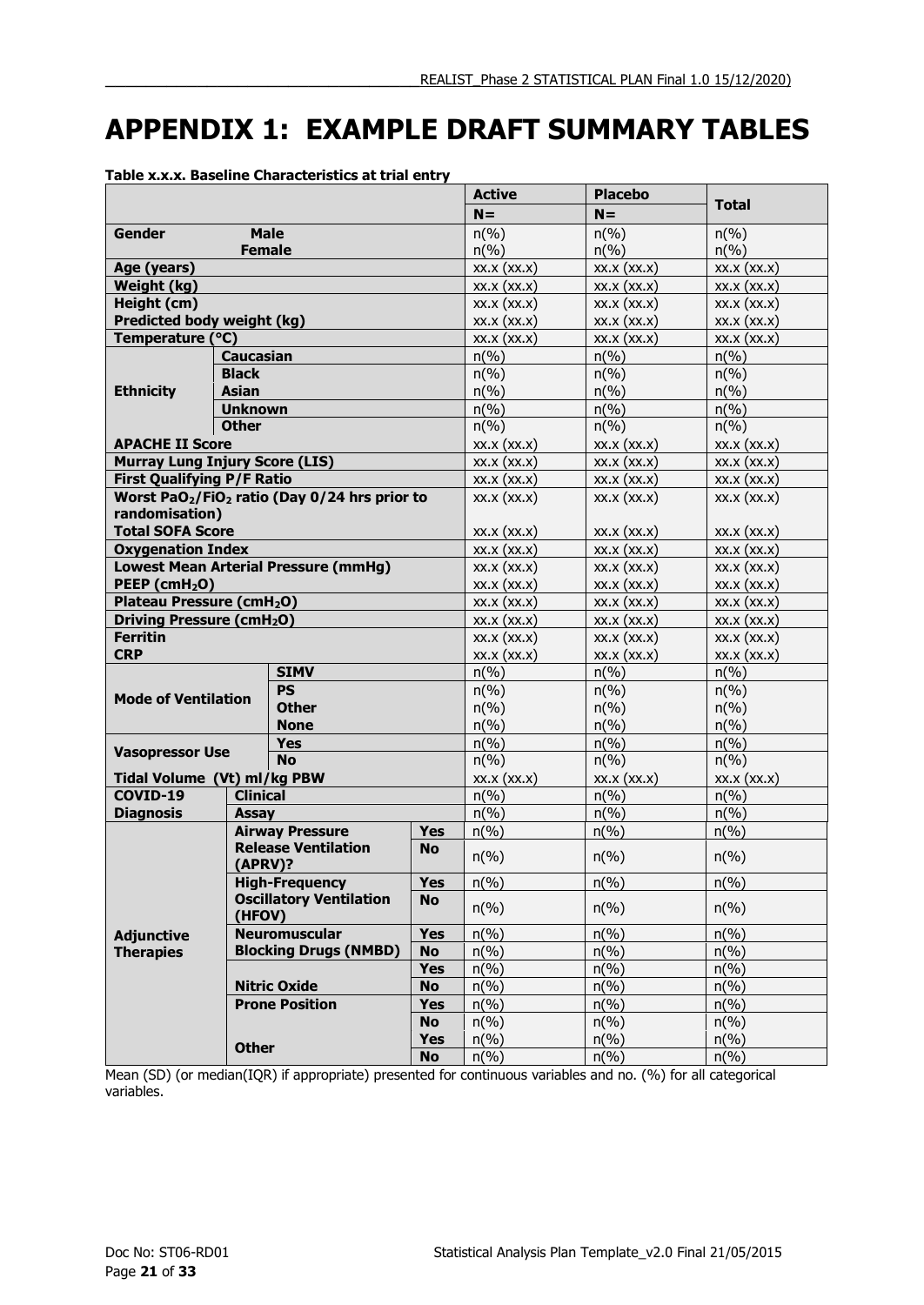|                                       |                                                       |                    |                                                       |                    | <b>Active</b>                            | <b>Placebo</b>              |
|---------------------------------------|-------------------------------------------------------|--------------------|-------------------------------------------------------|--------------------|------------------------------------------|-----------------------------|
|                                       |                                                       |                    |                                                       |                    | $n =$                                    | $n = \langle n \rangle$     |
|                                       |                                                       |                    |                                                       |                    | < n >                                    |                             |
| Study drug given*                     |                                                       |                    |                                                       |                    |                                          |                             |
|                                       |                                                       |                    |                                                       |                    | $n\left(\frac{9}{6}\right)$              | $n\left(\%\right)$          |
| <b>Full dose given</b>                | $n\frac{6}{6}$                                        | $n\left(\%\right)$ |                                                       |                    |                                          |                             |
|                                       | $n\left(\%\right)$                                    | $n(\%)$            |                                                       |                    |                                          |                             |
|                                       | <b>Study drug expiry</b>                              |                    |                                                       |                    | $n\left(\%\right)$                       | $n\left(\frac{9}{6}\right)$ |
| <b>Reasons for</b>                    |                                                       |                    | <b>Death or discontinuation of active treatment</b>   |                    | $n\left(\frac{9}{6}\right)$              | $n\left(\%\right)$          |
| termination of<br>study drug          |                                                       |                    | Request from PerLR or ProLR to withdraw the patient   |                    |                                          |                             |
|                                       | from the study                                        |                    |                                                       |                    | $n\left(\%\right)$                       | $n\left(\frac{9}{6}\right)$ |
|                                       | Decision by the attending clinician on safety grounds |                    | $n\left(\%\right)$                                    | $n\left(\%\right)$ |                                          |                             |
|                                       | <b>Eligibility</b>                                    |                    |                                                       |                    | $n\left(\frac{9}{6}\right)$              | $n(\%)$                     |
| <b>Protocol Violations</b>            | <b>Study Drug Administration</b>                      |                    |                                                       |                    | $n\left(\%\right)$                       | $n\left(\frac{9}{6}\right)$ |
|                                       | <b>SAE reporting</b>                                  |                    |                                                       |                    | $n\left(\%\right)$                       | $n\left(\%\right)$          |
|                                       | <b>Other</b>                                          |                    |                                                       |                    | $n\left(\%\right)$                       | $n\left(\frac{0}{0}\right)$ |
| <b>Post-randomisation withdrawal</b>  |                                                       |                    |                                                       |                    | $n\left(\%\right)$                       | $n\left(\frac{9}{6}\right)$ |
|                                       | <b>Study drug administration</b>                      |                    |                                                       |                    | $n\left(\%\right)$                       | $n\left(\%\right)$          |
| <b>Withdrawal from</b>                | <b>Confirmation of vital status</b>                   |                    |                                                       |                    | $n\left(\frac{9}{6}\right)$              | $n\left(\frac{9}{6}\right)$ |
|                                       |                                                       |                    | On-going data collection following hospital discharge |                    | $n\left(\%\right)$                       | $n\left(\frac{9}{6}\right)$ |
|                                       | <b>Other elements of the REALIST trial</b>            |                    |                                                       |                    | $n\left(\%\right)$                       | $n(\%)$                     |
| Did not receive allocated treatment a |                                                       |                    |                                                       |                    | $n\left(\%\right)$                       | $n\left(\frac{9}{6}\right)$ |
| Received treatment from other group b |                                                       |                    |                                                       |                    | $n\left(\%\right)$                       | $n\left(\frac{9}{6}\right)$ |
|                                       |                                                       |                    | <b>Keletra</b>                                        | <b>Yes</b>         | $n\left(\%\right)$                       | $n\left(\%\right)$          |
|                                       | Anti-viral<br>Yes<br><b>Medications</b>               |                    |                                                       | <b>No</b>          | $n\left(\%\right)$                       | $n\left(\frac{9}{6}\right)$ |
|                                       |                                                       |                    | <b>Remedesivir</b>                                    | <b>Yes</b>         | $n\left(\%\right)$                       | $n\left(\frac{9}{6}\right)$ |
|                                       |                                                       |                    | <b>No</b>                                             | $n\left(\%\right)$ | $n\left(\%\right)$                       |                             |
|                                       |                                                       |                    | <b>Other</b>                                          | <b>Yes</b>         | $n\left(\%\right)$                       | $n\left(\frac{9}{6}\right)$ |
|                                       |                                                       |                    |                                                       | <b>No</b>          | $n\left(\%\right)$                       | $n\left(\frac{9}{6}\right)$ |
|                                       |                                                       | <b>No</b>          |                                                       |                    | $n\left(\frac{9}{6}\right)$              | $n\left(\frac{9}{6}\right)$ |
|                                       |                                                       |                    | IL-6 blockade                                         | <b>Yes</b>         | $n\left(\%\right)$                       | $n(\%)$                     |
|                                       |                                                       |                    |                                                       | No.<br><b>Yes</b>  | $n\left(\%\right)$                       | $n(\%)$                     |
|                                       |                                                       |                    | IL-1 blockade                                         | <b>No</b>          | $n\left(\%\right)$<br>$n\left(\%\right)$ | $n(\%)$<br>$n(\%)$          |
|                                       |                                                       |                    |                                                       | <b>Yes</b>         | $n\left(\frac{9}{6}\right)$              | $n\left(\frac{0}{6}\right)$ |
|                                       |                                                       |                    | <b>IFN</b>                                            | <b>No</b>          | $n(\%)$                                  | $n(\%)$                     |
| <b>Concomitant</b>                    |                                                       |                    |                                                       | <b>Yes</b>         | $n(\%)$                                  | $n(\%)$                     |
| <b>Medications (at</b>                | <b>Experimental</b>                                   | <b>Yes</b>         | <b>Macrolides</b>                                     | <b>No</b>          | $n(\%)$                                  | $n(\%)$                     |
| any point during                      | <b>Treatments</b>                                     |                    |                                                       | <b>Yes</b>         | $n\left(\%\right)$                       | $n\left(\% \right)$         |
| hospital stay)                        |                                                       |                    | <b>Convalescent Plasma</b>                            | <b>No</b>          | $n(\%)$                                  | $n\left(\%\right)$          |
|                                       |                                                       |                    | <b>Heparin (no used for</b>                           | <b>Yes</b>         | $n\left(\%\right)$                       | $n(\%)$                     |
|                                       |                                                       |                    | prevention/treatment of                               |                    | $n\left(\%\right)$                       | $n\left(\%\right)$          |
|                                       |                                                       |                    | thrombosis)                                           | <b>No</b>          |                                          |                             |
|                                       |                                                       |                    |                                                       | <b>Yes</b>         | $n\left(\frac{9}{6}\right)$              | $n\left(\frac{0}{0}\right)$ |
|                                       |                                                       |                    | <b>Other</b>                                          | <b>No</b>          | $n\left(\%\right)$                       | $n\left(\%\right)$          |
|                                       |                                                       | <b>No</b>          |                                                       |                    | $n\left(\%\right)$                       | $n\left(\% \right)$         |
|                                       |                                                       |                    |                                                       | <b>Yes</b>         | $n\left(\%\right)$                       | $n(\%)$                     |
|                                       |                                                       |                    | Hydrocortisone                                        | <b>No</b>          | $n(\%)$                                  | $n(\%)$                     |
|                                       | <b>Steroids</b>                                       | <b>Yes</b>         | <b>Dexamethasone</b>                                  | <b>Yes</b>         | $n\left(\%\right)$                       | $n(\%)$                     |
|                                       |                                                       |                    |                                                       | <b>No</b>          | $n\left(\%\right)$                       | $n\left(\%\right)$          |
|                                       |                                                       |                    |                                                       | <b>Yes</b>         | $n\left(\%\right)$                       | $n(\%)$                     |
|                                       |                                                       |                    | Methylprednisolone                                    | <b>No</b>          | $n\left(\%\right)$                       | $n(\%)$                     |

**Table x.x.x. Treatment after Trial Entry**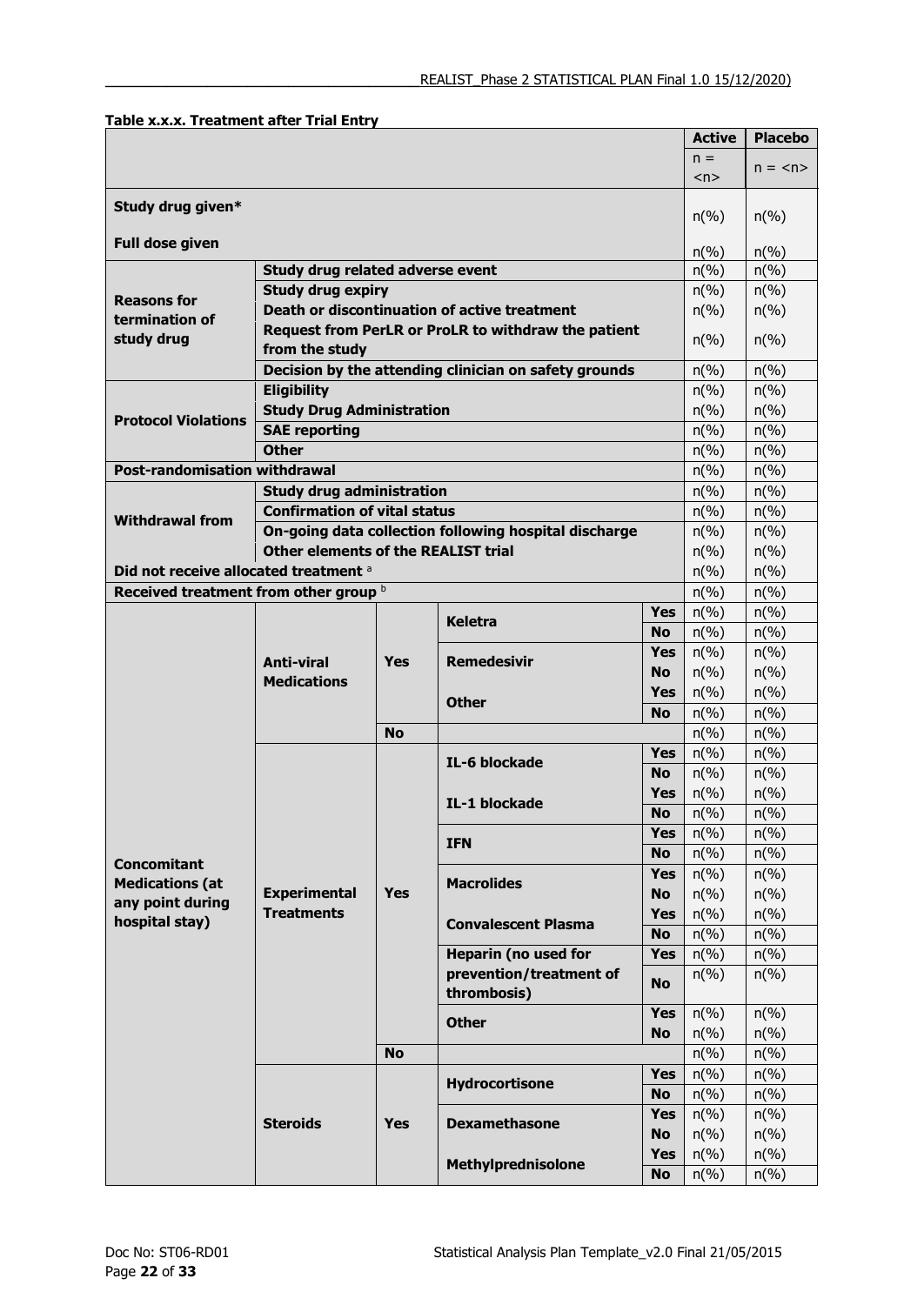|                     |            |                             | <b>Prednisolone</b> | <b>Yes</b> | $n\left(\frac{9}{6}\right)$ | $n\left(\%\right)$          |
|---------------------|------------|-----------------------------|---------------------|------------|-----------------------------|-----------------------------|
|                     |            |                             |                     | <b>No</b>  | $n\left(\frac{9}{6}\right)$ | $n(\%)$                     |
|                     |            |                             | <b>Other</b>        | <b>Yes</b> | $n\left(\frac{9}{6}\right)$ | $n\left(\%\right)$          |
|                     |            |                             |                     | <b>No</b>  | $n\left(\frac{9}{6}\right)$ | $n\left(\%\right)$          |
|                     |            | <b>No</b>                   |                     |            | $n\left(\frac{9}{6}\right)$ | $n\left(\frac{9}{6}\right)$ |
| <b>Co-Enrolment</b> | <b>Yes</b> | <b>Trial</b><br><b>Name</b> | <b>Trial Arm</b>    |            | $n\left(\%\right)$          | $n\left(\%\right)$          |
|                     | <b>No</b>  |                             |                     |            | $n\left(\%\right)$          | $n(\%)$                     |

\*Patients who have received at least some study drug

Mean (SD) (or median(IQR) if appropriate) presented for continuous variables and no. (%) for all categorical variables.

a- Numbers based on study drug administration data, b- Numbers based on the randomisation listing held by trial Statistician.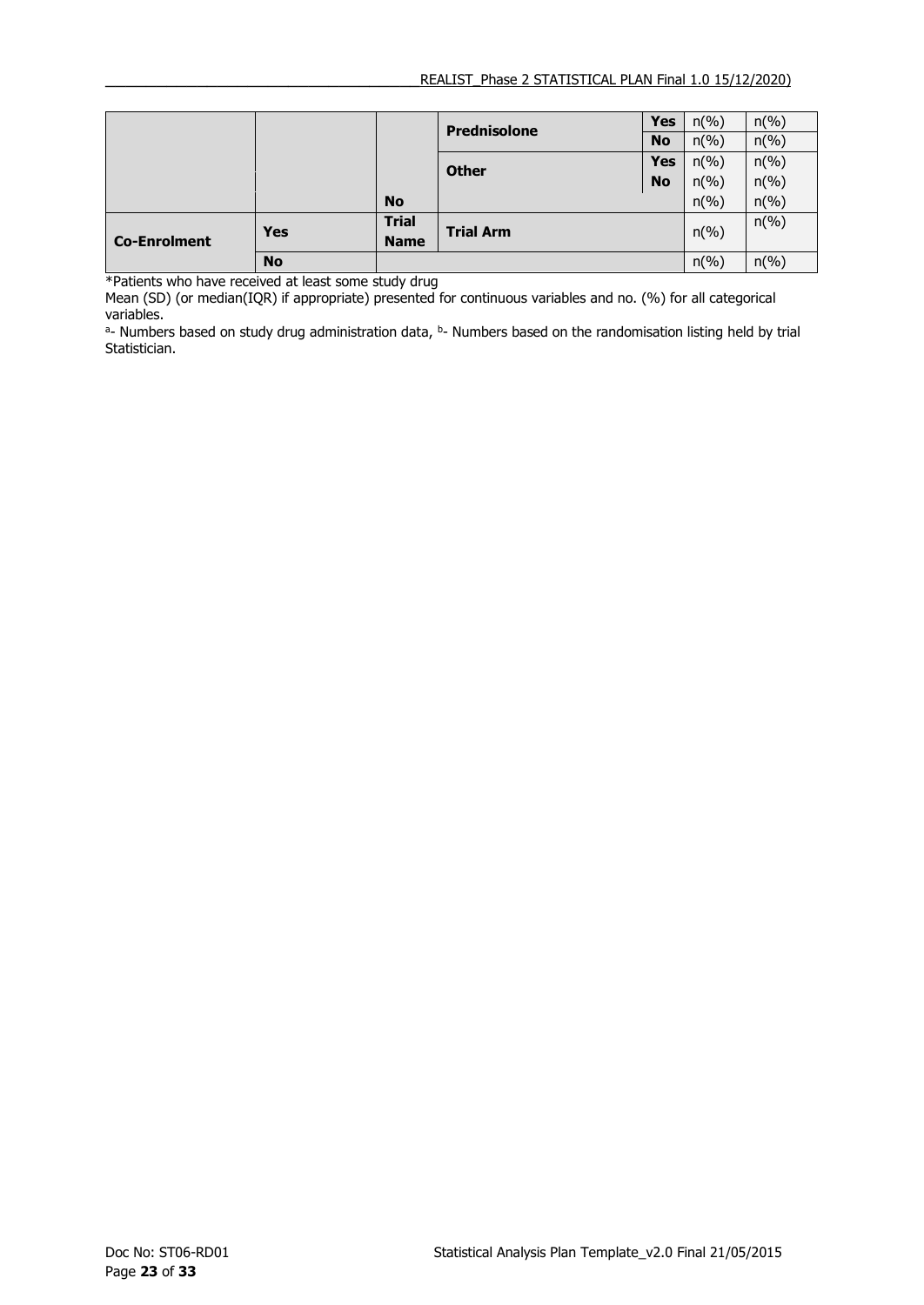| <b>Primary efficacy outcome;</b><br>Unadjusted, Mean (SD)<br>OI (cmH2O/kPa) at day |           |                | <b>Mean Difference</b><br>(95% CI) | p-value  | <b>Adjusted, Mean (SD)</b> |                | <b>Mean Difference</b><br>(95% CI) | p-value  |
|------------------------------------------------------------------------------------|-----------|----------------|------------------------------------|----------|----------------------------|----------------|------------------------------------|----------|
| 7 (intention to treat)                                                             | Orbcel-C  | <b>Placebo</b> |                                    |          | Orbcel-C                   | <b>Placebo</b> |                                    |          |
| <b>Observed values</b>                                                             | XX.X(X,X) | XX.X(X,X)      | xx.x (xx.x to xx.x)                | $0.$ xxx | XX.X(X.X)                  | XX.X(X,X)      | $XX.X$ $(XX.X$ to $XX.X)$          | 0.x      |
| <b>Imputed Values</b>                                                              |           |                |                                    |          |                            |                |                                    |          |
| Last value carried forward*                                                        | XX.X(X,X) | XX.X(X,X)      | xx.x (xx.x to xx.x)                | $0.$ xxx | XX.X(X,X)                  | XX.X(X,X)      | xx.x (xx.x to xx.x)                | $0.$ xxx |
| <b>Minimum value</b>                                                               | XX.X(X.X) | XX.X(X.X)      | xx.x (xx.x to xx.x)                | $0.$ xxx | XX.X(X,X)                  | XX.X(X,X)      | $XX.X$ $(XX.X$ to $XX.X)$          | $0.$ xxx |
| <b>Maximum value</b>                                                               | XX.X(X.X) | XX.X(X.X)      | $XX.X$ $(XX.X$ to $XX.X)$          | $0.$ xxx | XX.X(X,X)                  | XX.X(X,X)      | $XX.X$ $(XX.X$ to $XX.X)$          | $0.$ xxx |
| <b>Mean substitution</b>                                                           | XX.X(X,X) | XX.X(X.X)      | $XX.X$ ( $XX.X$ to $XX.X$ )        | $0.$ xxx | XX.X(X,X)                  | XX.X(X,X)      | $XX.X$ ( $XX.X$ to $XX.X$ )        | $0.$ xxx |

#### **Table x.x.x Primary Efficacy Outcome (ITT Analyses)**

\*Primary Analysis

†adjusted for baseline age, PF Ratio, APACHE II and Vasopressor Use

#### **Table x.x.x Primary efficacy Outcome (Per protocol Analyses\*)**

| <b>Primary efficacy outcome;</b><br>OI (cmH2O/kPa) at day | Unadjusted, Mean (SD) |                | <b>Mean Difference</b><br>(95% CI) | p-value  | <b>Adjusted, Mean (SD)</b> |                | <b>Mean Difference</b><br>(95% CI) | p-value  |
|-----------------------------------------------------------|-----------------------|----------------|------------------------------------|----------|----------------------------|----------------|------------------------------------|----------|
| (per protocol)                                            | Orbcel-C              | <b>Placebo</b> |                                    |          | Orbcel-C                   | <b>Placebo</b> |                                    |          |
| Observed values $(n=)$                                    | XX.X (X,X)            | XX.X(X,X)      | $XX.X$ ( $XX.X$ to $XX.X$ )        | $0.$ xxx | XX.X(X,X)                  | XX.X(X,X)      | $XX.X$ ( $XX.X$ to $XX.X$ )        | $0.$ xxx |
| Imputed values( $n = < n$ )*                              | XX.X(X,X)             | XX.X(X,X)      | $XX.X$ ( $XX.X$ to $XX.X$ )        | $0.$ xxx | XX.X(X,X)                  | XX.X(X,X)      | $XX.X$ (xx.x to $XX.X$ )           | $0.$ xxx |

\*Per protocol analyses includes only those patients who received IMP.

†adjusted for baseline age, PF Ratio, APACHE II and Vasopressor Use

#### **Table x.x.x Primary efficacy Outcome Subgroup Analyses**

| <b>Primary efficacy outcome;</b><br>OI(Imputed values) |               | <b>Treatment Group</b>     |           | Mean Difference (99% CI)    | <b>Interaction Term</b> |  |
|--------------------------------------------------------|---------------|----------------------------|-----------|-----------------------------|-------------------------|--|
| (cmH2O/kPa) at day 7                                   |               | Orbcel-C<br><b>Placebo</b> |           |                             |                         |  |
| CRP(U/L)                                               | $<$ median    | XX.X(X,X)                  | XX.X(X,X) | xx.x (xx.x to xx.x)         | $0.$ xxx                |  |
|                                                        | $\geq$ median | XX.X(X,X)                  | XX.X(X,X) | xx.x (xx.x to xx.x)         |                         |  |
| <b>Ferritin</b>                                        | $1500$        | XX.X(X,X)                  | XX.X(X,X) | xx.x (xx.x to xx.x)         |                         |  |
| (ng/ml)                                                | ≥1500         | XX.X(X,X)                  | XX.X(X,X) | xx.x (xx.x to xx.x)         | $0.$ xxx                |  |
| <b>PF</b> ratio                                        | $20$          | XX.X(X,X)                  | XX.X(X,X) | $XX.X$ ( $XX.X$ to $XX.X$ ) |                         |  |
| (PaO2/FiO2)                                            | $\geq 20$     | XX.X(X,X)                  | XX.X(X,X) | xx.x (xx.x to xx.x)         | $0.$ xxx                |  |

#### **Table x.x.x Primary Outcome additional analyses**

| OI (cmH2O/kPa) at day 7                 | <b>Active</b><br>$n =$ | <b>Placebo</b><br>$n =$ | Difference (95%<br>Confidence | <b>P-Value</b> |
|-----------------------------------------|------------------------|-------------------------|-------------------------------|----------------|
|                                         |                        |                         | Intervals)                    |                |
| <b>Confirmed PCR COVID-19 diagnosis</b> | XX.X(X,X)              | XX.X(X,X)               | $XX.X$ (XX, $X$ to $XX.X$ )   | 0.xxx          |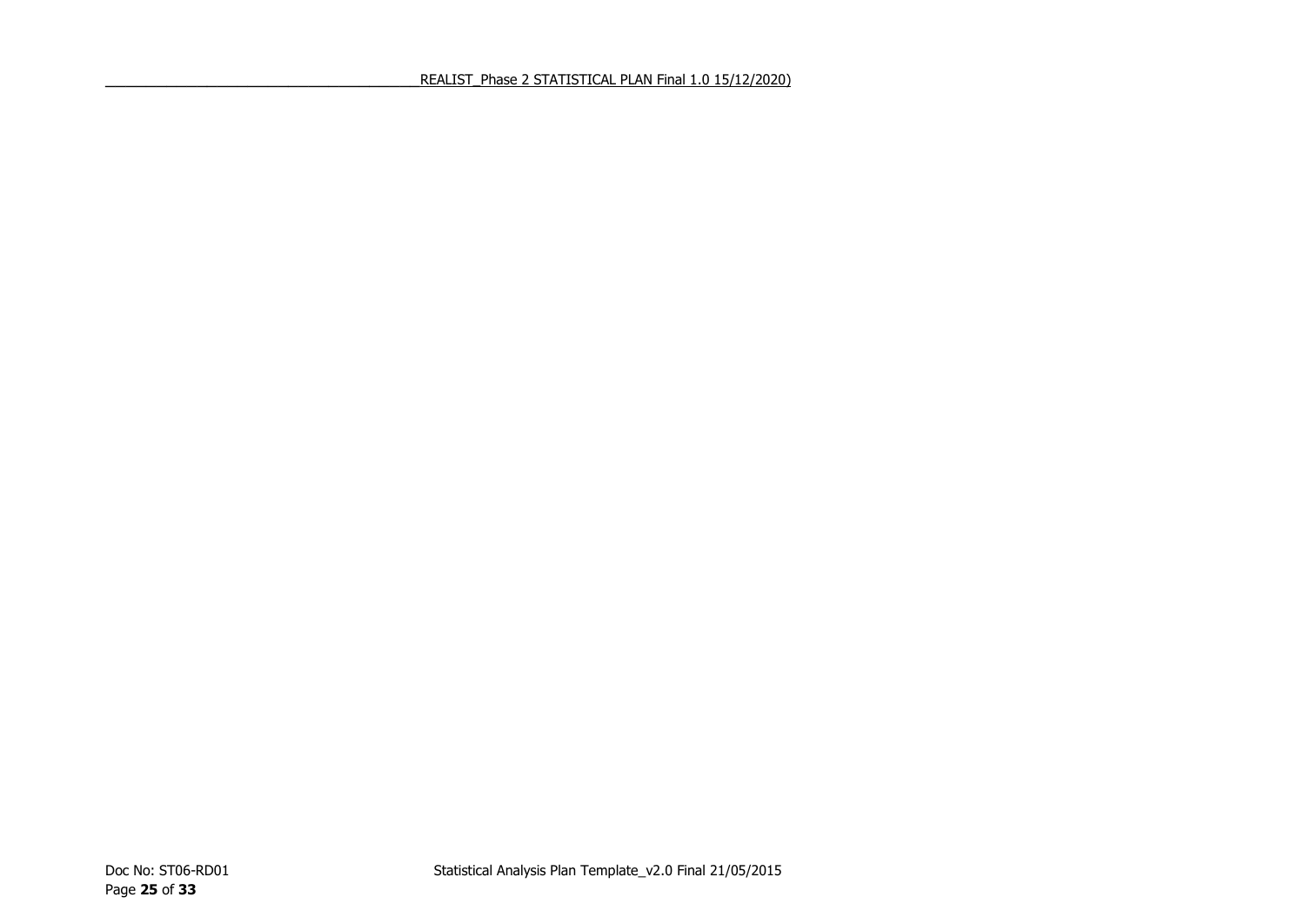#### **Table x.x.x Secondary Outcomes**

|                                                        |                                                                    | <b>Treatment Group</b>      |                             | Mean Difference (95% CI)    | p-value    |
|--------------------------------------------------------|--------------------------------------------------------------------|-----------------------------|-----------------------------|-----------------------------|------------|
|                                                        |                                                                    | Orbcel-C                    | <b>Placebo</b>              |                             |            |
|                                                        | Oxygenation Index ((OI) (cmH2O/kPa)) (Actual Values) +             |                             |                             |                             |            |
| Day 4                                                  |                                                                    | XX.X (XX.X)                 | XX.X (XX.X)                 | xx.x (xx.x to xx.x)         | $0.$ xxx   |
| <b>Day 14</b>                                          |                                                                    | XX.X (XX.X)                 | XX.X (XX.X)                 | $xx.x$ ( $xx.x$ to $xx.x$ ) | 0.xxx      |
|                                                        | Respiratory compliance (ml/cmH2O) (Actual Values) +                |                             |                             |                             |            |
| Day 4                                                  |                                                                    | XX.X (XX.X)                 | XX.X (XX.X)                 | xx.x (xx.x to xx.x)         | $0.$ xxx   |
| Day 7                                                  |                                                                    | XX.X (XX.X)                 | XX.X (XX.X)                 | $xx.x$ ( $xx.x$ to $xx.x$ ) | 0.000x     |
| <b>Day 14</b>                                          |                                                                    | XX.X (XX.X)                 | XX.X (XX.X)                 | xx.x (xx.x to xx.x)         | 0.xxx      |
|                                                        | Driving Pressure (cmH <sub>2</sub> O) (Actual Values) +            |                             |                             |                             |            |
| Day 4                                                  |                                                                    | XX.X (XX.X)                 | XX.X (XX.X)                 | $xx.x$ ( $xx.x$ to $xx.x$ ) | $0.$ $xxx$ |
| Day 7                                                  |                                                                    | XX.X (XX.X)                 | XX.X (XX.X)                 | xx.x (xx.x to xx.x)         | $0.$ xxx   |
| <b>Day 14</b>                                          |                                                                    | XX.X (XX.X)                 | XX.X (XX.X)                 | xx.x (xx.x to xx.x)         | 0.xxx      |
| PF ratio (PaO2/FiO2) (Actual Values) +                 |                                                                    |                             |                             |                             |            |
| Day 4                                                  |                                                                    | XX.X (XX.X)                 | XX.X (XX.X)                 | xx.x (xx.x to xx.x)         | $0.$ xxx   |
| Day 7                                                  |                                                                    | XX.X (XX.X)                 | XX.X (XX.X)                 | $xx.x$ ( $xx.x$ to $xx.x$ ) | 0.000x     |
| <b>Day 14</b>                                          |                                                                    | XX.X (XX.X)                 | XX.X (XX.X)                 | xx.x (xx.x to xx.x)         | 0.xxx      |
|                                                        | Sequential Organ Failure Assessment (SOFA) score (Actual Values) + |                             |                             |                             |            |
| Day 4                                                  |                                                                    | XX.X (XX.X)                 | XX.X (XX.X)                 | $xx.x$ ( $xx.x$ to $xx.x$ ) | $0.$ xxx   |
| Day 7                                                  |                                                                    | XX.X (XX.X)                 | XX.X (XX.X)                 | $xx.x$ ( $xx.x$ to $xx.x$ ) | 0.000x     |
| <b>Day 14</b>                                          |                                                                    | XX.X (XX.X)                 | XX.X (XX.X)                 | $xx.x$ ( $xx.x$ to $xx.x$ ) | $0.$ xxx   |
| Time to 1 <sup>st</sup> successful extubation (hours)* |                                                                    | XX.X (XX.X)                 | XX.X (XX.X)                 | $xx.x$ ( $xx.x$ to $xx.x$ ) | $0.$ xxx   |
| Incidence of extubation \$ **                          |                                                                    | $n\left(\frac{9}{6}\right)$ | $n\left(\frac{9}{6}\right)$ | $xx.x$ ( $xx.x$ to $xx.x$ ) | 0.xxx      |
| Incidence of reintubation \$ **                        |                                                                    | $n\left(\%\right)$          | $n\left(\%\right)$          | $xx.x$ ( $xx.x$ to $xx.x$ ) | $0.$ xxx   |
| Ventilation Free Days at day 28#                       |                                                                    | $XX.X$ $(XX.X, XX.X)$       | $XX.X$ $(XX.X, XX.X)$       |                             | $0.$ xxx   |
|                                                        | <b>All</b>                                                         | $XX.X$ $(XX.X, XX.X)$       | $XX.X$ $(XX.X, XX.X)$       |                             | 0.xxx      |
| <b>Duration of</b><br><b>Ventilation (Days)#</b>       | <b>Survivors</b>                                                   | $XX.X$ $(XX.X, XX.X)$       | $XX.X$ $(XX.X, XX.X)$       |                             | $0.$ xxx   |
|                                                        | <b>Non-Survivors</b>                                               | $XX.X$ $(XX.X, XX.X)$       | $XX.X$ $(XX.X, XX.X)$       |                             | $0.$ xxx   |
| Length of ICU stay (Days)#                             |                                                                    | $XX.X$ $(XX.X, XX.X)$       | $XX.X$ $(XX.X, XX.X)$       |                             | $0.$ xxx   |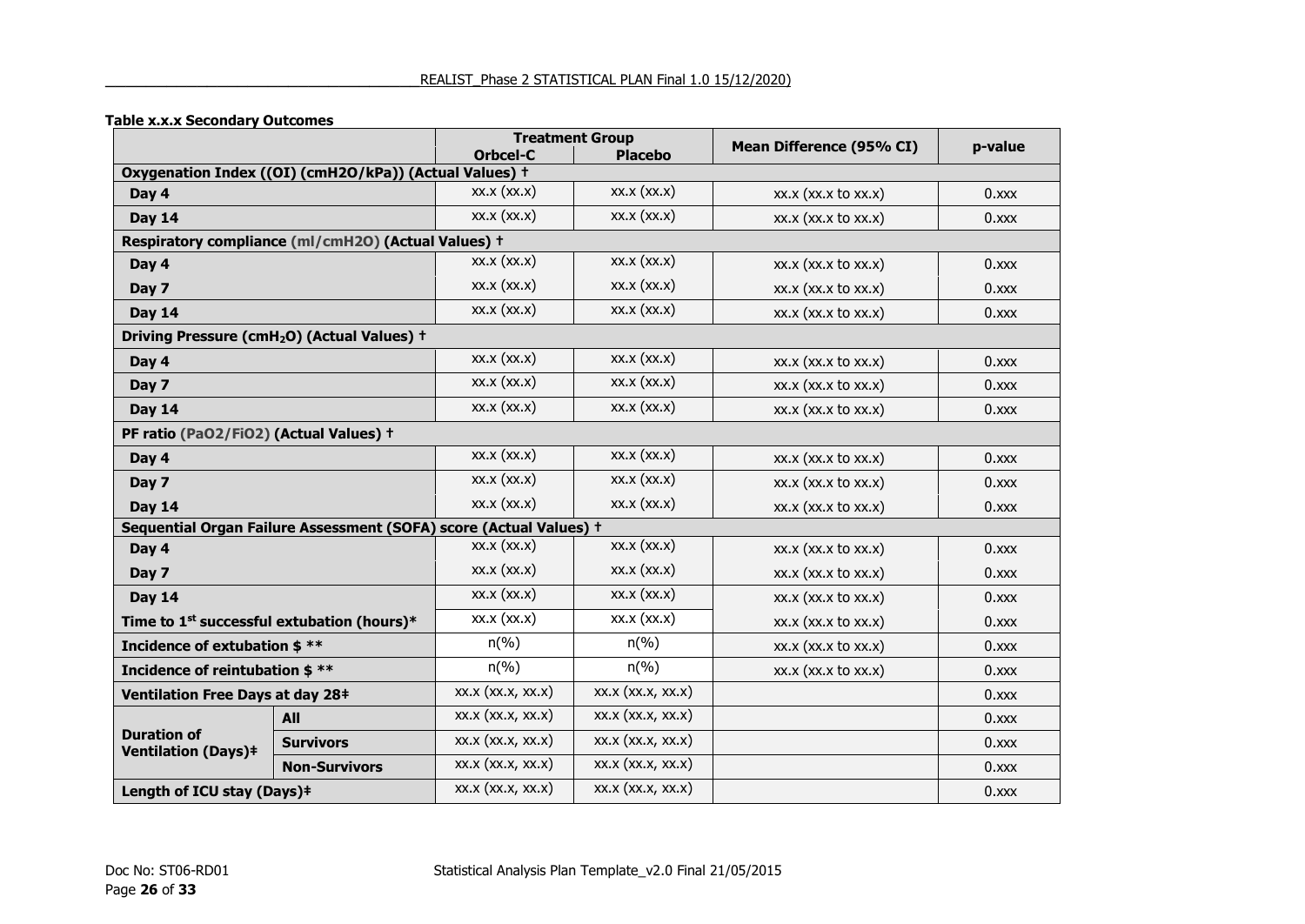| Length of hospital stay (Days) $\dagger$ | $XX.X$ $(XX.X, XX.X)$ | $XX.X$ $(XX.X, XX.X)$ |                          | $0.$ xxx |
|------------------------------------------|-----------------------|-----------------------|--------------------------|----------|
| 28 day mortality $**$                    | $n\binom{0}{0}$       | $n(\%)$               | $XX.X$ (xx.x to xx.x)    | $0.$ xxx |
| 90 day mortality $**$                    | $n\binom{0}{0}$       | $n(\%)$               | $XX.X$ (xx.x to $XX.X$ ) | 0.x      |

Mean (SD), median(IQR) or n(%) presented

\*Hazard Ratio presented

\$Number of patients with at least one occurrence.

**†**Mean (SD) presented for treatment arms and mean difference (95% CI), p-value from 2-sample t-test.

**‡**Median[IQR] and p-value from Wilcoxon rank sum presented

**\*\***Risk Ratio presented, p-value from chi-square (or fishers exact) presented.

#### **Table x.x.x Subgroup Analyses for selected secondary outcomes**

|                             |                  | <b>Treatment Group</b> |                     | Difference (99% CI) | <b>Interaction Term</b>     |          |  |
|-----------------------------|------------------|------------------------|---------------------|---------------------|-----------------------------|----------|--|
|                             |                  |                        | Orbcel-C            | <b>Placebo</b>      |                             |          |  |
| <b>Ventilation Free</b>     | CRP(U/L)         | < median               | $XX.X$ $(XX.X,$     | $XX.X$ $(XX.X,$     |                             |          |  |
| Days at day 28 <sup>+</sup> |                  |                        | XX.X)               | XX.X)               |                             | $0.$ xxx |  |
|                             |                  | $\geq$ median          | $XX.X$ $(XX.X,$     | $XX.X$ $(XX.X,$     |                             |          |  |
|                             |                  |                        | XX.X)               | XX.X)               |                             |          |  |
|                             | Ferritin (ng/ml) | $1500$                 | $XX.X$ $(XX.X,$     | $XX.X$ $(XX.X,$     |                             |          |  |
|                             |                  |                        | XX.X)               | XX.X)               |                             | $0.$ xxx |  |
|                             |                  | ≥1500                  | $XX.X$ $(XX.X,$     | $XX.X$ $(XX.X,$     |                             |          |  |
|                             |                  |                        | XX.X)               | XX.X)               |                             |          |  |
|                             | <b>PF</b> ratio  | $20$                   | $XX.X$ $(XX.X,$     | $XX.X$ $(XX.X,$     |                             |          |  |
|                             | (PaO2/FiO2)      |                        | XX.X)               | XX.X)               |                             | 0.xxx    |  |
|                             |                  | $\geq$ 20              | $XX.X$ $(XX.X,$     | $XX.X$ $(XX.X,$     |                             |          |  |
|                             |                  |                        | XX.X)               | XX.X)               |                             |          |  |
| 28 day mortality            | CRP(U/L)         | $<$ median             | $n\left(\% \right)$ | $n(\%)$             | xx.x (xx.x to xx.x)         | $0.$ xxx |  |
| $***$                       |                  | $\geq$ median          | $n\left(\%\right)$  | $n(\%)$             | $XX.X$ ( $XX.X$ to $XX.X$ ) |          |  |
|                             | Ferritin (ng/ml) | $1500$                 | $n\left(\%\right)$  | $n\left(\%\right)$  | $XX.X$ ( $XX.X$ to $XX.X$ ) | $0.$ xxx |  |
|                             |                  | ≥1500                  | $n\left(\%\right)$  | $n\left(\%\right)$  | $XX.X$ ( $XX.X$ to $XX.X$ ) |          |  |
|                             | <b>PF</b> ratio  | $20$                   | $n\left(\%\right)$  | $n(\%)$             | $XX.X$ ( $XX.X$ to $XX.X$ ) |          |  |
|                             | (PaO2/FiO2)      | $\geq$ 20              | $n\left(\%\right)$  | $n(\%)$             | $XX.X$ ( $XX.X$ to $XX.X$ ) | 0.xxx    |  |

**†**Median(IQR) presented for treatment arms

**\*\***Risk Ratio presented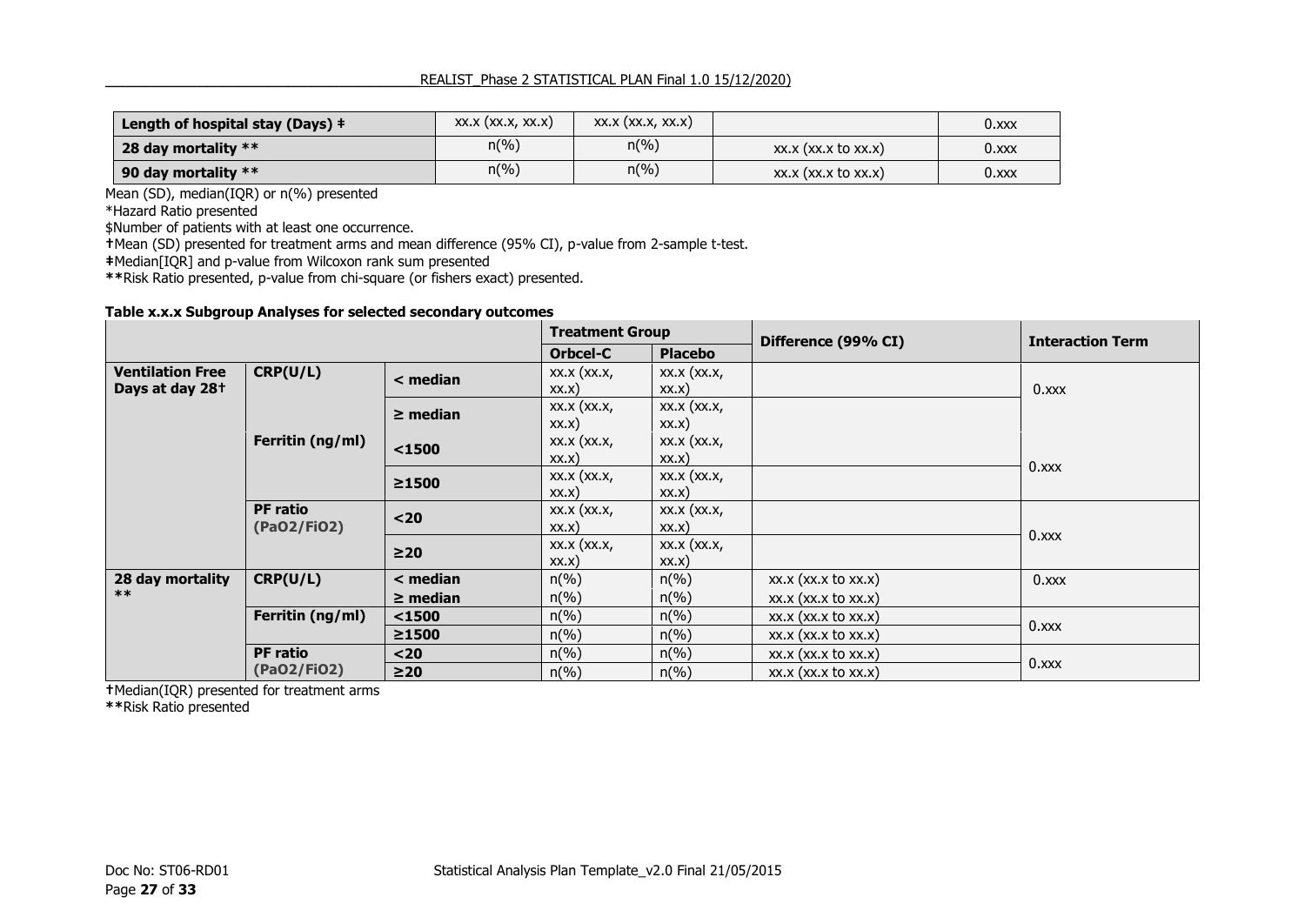|                  | <b>Active</b>   | <b>Placebo</b>  |
|------------------|-----------------|-----------------|
|                  | $n =$           | $n =$           |
| <b>AST (U/L)</b> |                 |                 |
| Day 0            | XX.X (XX.X)     | $XX.X$ $(XX.X)$ |
| Day 4            | XX.X (XX.X)     | $XX.X$ $(XX.X)$ |
| Day 7            | XX.X (XX.X)     | XX.X (XX.X)     |
| <b>Day 14</b>    | XX.X (XX.X)     | $XX.X$ $(XX.X)$ |
| ALT $(U/L)$      |                 |                 |
| Day 0            | XX.X (XX.X)     | XX.X (XX.X)     |
| Day 4            | $XX.X$ $(XX.X)$ | $XX.X$ $(XX.X)$ |
| Day 7            | XX.X (XX.X)     | $XX.X$ $(XX.X)$ |
| <b>Day 14</b>    | XX.X (XX.X)     | XX.X (XX.X)     |
| ALP $(U/L)$      |                 |                 |
| Day 0            | $XX.X$ $(XX.X)$ | XX.X (XX.X)     |
| Day 4            | XX.X (XX.X)     | $XX.X$ $(XX.X)$ |
| Day 7            | XX.X (XX.X)     | XX.X (XX.X)     |
| <b>Day 14</b>    | XX.X (XX.X)     | XX.X (XX.X)     |
| CRP(U/L)         |                 |                 |
| Day 0            | XX.X (XX.X)     | $XX.X$ $(XX.X)$ |
| Day 4            | XX.X (XX.X)     | XX.X (XX.X)     |
| Day 7            | XX.X (XX.X)     | XX.X (XX.X)     |
| <b>Day 14</b>    | XX.X (XX.X)     | XX.X (XX.X)     |
| PT(s)            |                 |                 |
| Day 0            | XX.X (XX.X)     | $XX.X$ $(XX.X)$ |
| Day 4            | XX.X (XX.X)     | $XX.X$ $(XX.X)$ |
| Day 7            | $XX.X$ $(XX.X)$ | $XX.X$ $(XX.X)$ |
| <b>Day 14</b>    | XX.X (XX.X)     | XX.X (XX.X)     |
| APTT (s)         |                 |                 |
| Day 0            | XX.X (XX.X)     | XX.X (XX.X)     |
| Day 4            | XX.X (XX.X)     | $XX.X$ $(XX.X)$ |
| Day 7            | XX.X (XX.X)     | XX.X (XX.X)     |
| <b>Day 14</b>    | XX.X (XX.X)     | $XX.X$ $(XX.X)$ |
| Fibrinogen(g/l)  |                 |                 |
| Day 0            | XX.X (XX.X)     | XX.X (XX.X)     |
| Day 4            | XX.X (XX.X)     | $XX.X$ $(XX.X)$ |
| Day 7            | XX.X (XX.X)     | XX.X (XX.X)     |

#### **Table x.x.x Descriptive statistics on main clinical lab assessments over time**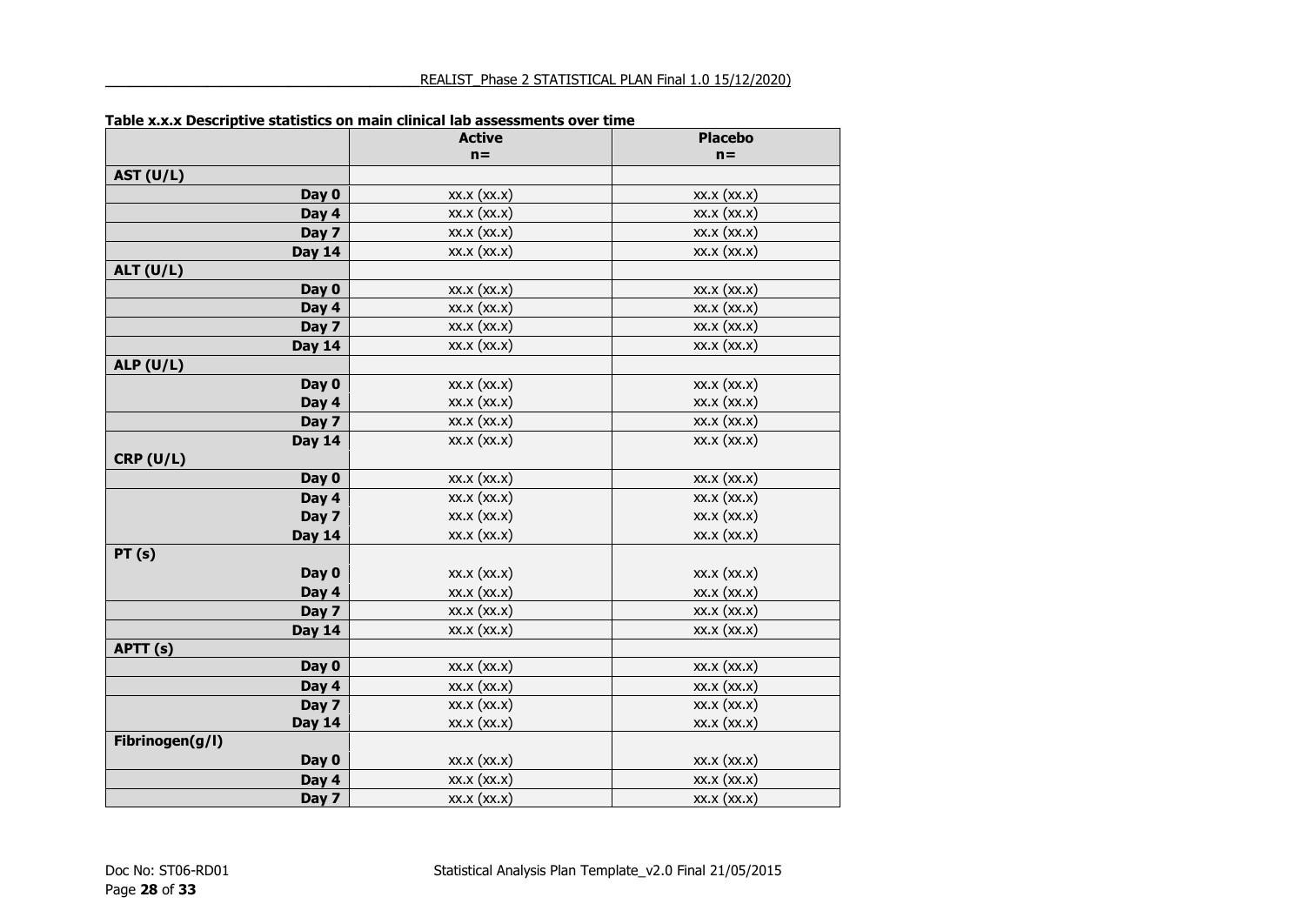| <b>Day 14</b>                | XX.X (XX.X)     | $XX.X$ $(XX.X)$ |
|------------------------------|-----------------|-----------------|
| Hb(g/L)                      |                 |                 |
| Day 0                        | XX.X (XX.X)     | XX.X (XX.X)     |
| Day 4                        | XX.X (XX.X)     | XX.X (XX.X)     |
| Day 7                        | XX.X (XX.X)     | XX.X (XX.X)     |
| <b>Day 14</b>                | XX.X (XX.X)     | $XX.X$ $(XX.X)$ |
| <b>WBC(x109/L)</b>           |                 |                 |
| Day 0                        | XX.X (XX.X)     | $XX.X$ $(XX.X)$ |
| Day 4                        | XX.X (XX.X)     | XX.X (XX.X)     |
| Day 7                        | XX.X (XX.X)     | XX.X (XX.X)     |
| <b>Day 14</b>                | XX.X (XX.X)     | $XX.X$ $(XX.X)$ |
| <b>Neutrophils (x109/L)</b>  |                 |                 |
| Day 0                        | XX.X (XX.X)     | $XX.X$ $(XX.X)$ |
| Day 4                        | XX.X (XX.X)     | XX.X (XX.X)     |
| Day 7                        | XX.X (XX.X)     | XX.X (XX.X)     |
| <b>Day 14</b>                | XX.X (XX.X)     | $XX.X$ $(XX.X)$ |
| <b>Highest Urea (mmol/L)</b> |                 |                 |
| Day 0                        | XX.X (XX.X)     | XX.X (XX.X)     |
| Day 4                        | XX.X (XX.X)     | $XX.X$ $(XX.X)$ |
| Day 7                        | XX.X (XX.X)     | $XX.X$ $(XX.X)$ |
| <b>Day 14</b>                | $XX.X$ $(XX.X)$ | $XX.X$ $(XX.X)$ |
| Lowest eGFR (mL/min)         |                 |                 |
| Day 0                        | XX.X (XX.X)     | $XX.X$ $(XX.X)$ |
| Day 4                        | XX.X (XX.X)     | XX.X (XX.X)     |
| Day 7                        | $XX.X$ $(XX.X)$ | $XX.X$ $(XX.X)$ |
| <b>Day 14</b>                | XX.X (XX.X)     | $XX.X$ $(XX.X)$ |
| Ferritin (ng/ml)             |                 |                 |
| Day 0                        | $XX.X$ $(XX.X)$ | $XX.X$ $(XX.X)$ |
| Day 4                        | XX.X (XX.X)     | XX.X (XX.X)     |
| Day 7                        | XX.X (XX.X)     | XX.X (XX.X)     |
| <b>Day 14</b>                | $XX.X$ $(XX.X)$ | $XX.X$ $(XX.X)$ |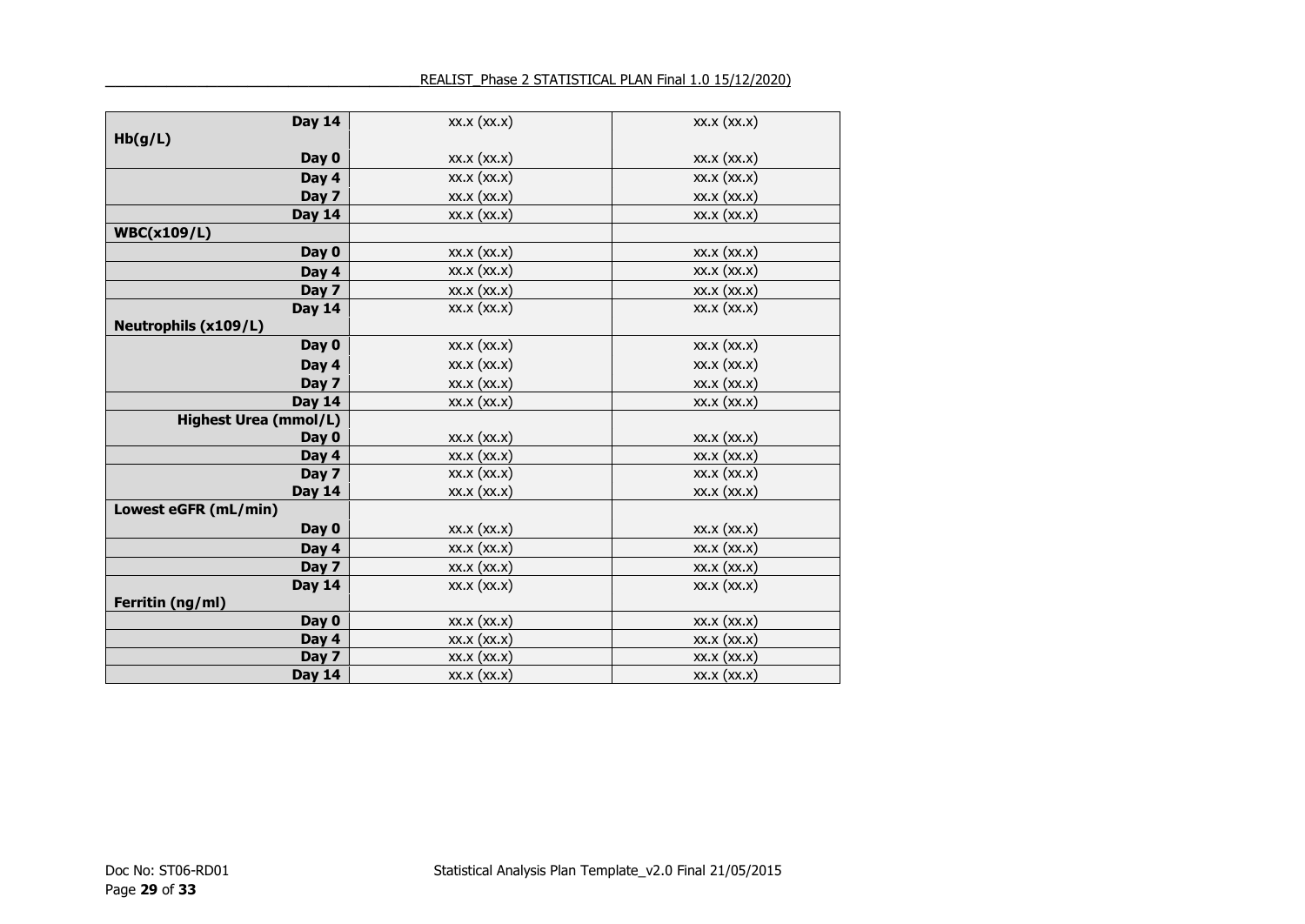#### **Table x.x.x. Safety by Treatment Group**

|                                                                                                            |                                                                                                                                                                                                                                                                                              |                             | <b>No. Events</b><br><b>No. Patients</b> |                             | RR (95% CI)                 | p-value                     |          |
|------------------------------------------------------------------------------------------------------------|----------------------------------------------------------------------------------------------------------------------------------------------------------------------------------------------------------------------------------------------------------------------------------------------|-----------------------------|------------------------------------------|-----------------------------|-----------------------------|-----------------------------|----------|
|                                                                                                            |                                                                                                                                                                                                                                                                                              | <b>Active</b>               | <b>Placebo</b>                           | <b>Active</b>               | <b>Placebo</b>              |                             |          |
|                                                                                                            | <b>Total AEs</b>                                                                                                                                                                                                                                                                             | n.                          | n.                                       | $n(\%)$                     | $n\left(\frac{9}{6}\right)$ | $XX.X$ ( $XX.X$ to $XX.X$ ) | $0.$ xxx |
|                                                                                                            | Related to study drug (AR)                                                                                                                                                                                                                                                                   | n.                          | n                                        | $n(\%)$                     | $n\left(\frac{9}{6}\right)$ | xx.x (xx.x to xx.x)         | 0.xxx    |
| AEs, SAEs and<br><b>SUSARs</b>                                                                             | <b>Total SAEs*</b>                                                                                                                                                                                                                                                                           | n.                          | n                                        | $n(\%)$                     | $n\left(\%\right)$          | $XX.X$ ( $XX.X$ to $XX.X$ ) | 0.xxx    |
|                                                                                                            | <b>Related to study drug (SAR)</b>                                                                                                                                                                                                                                                           | n.                          | n                                        | $n(\%)$                     | $n(\%)$                     | xx.x (xx.x to xx.x)         | 0.xxx    |
|                                                                                                            | Related to study drug and<br>unexpected (SUSAR)                                                                                                                                                                                                                                              | n.                          | n                                        | $n\left(\%\right)$          | $n\left(\frac{9}{6}\right)$ | $XX.X$ ( $XX.X$ to $XX.X$ ) | $0.$ xxx |
|                                                                                                            | <b>Cardiac Arrhythmia</b>                                                                                                                                                                                                                                                                    | $n(\%)$                     | $n\left(\%\right)$                       | $n(\%)$                     | $n\left(\frac{9}{6}\right)$ | $XX.X$ ( $XX.X$ to $XX.X$ ) | $0.$ xxx |
| <b>SAEs</b>                                                                                                | <b>Cardiac General</b>                                                                                                                                                                                                                                                                       | $n(\%)$                     | $n(\%)$                                  | $n(\%)$                     | $n\left(\frac{9}{6}\right)$ | $XX.X$ ( $XX.X$ to $XX.X$ ) | 0.xxx    |
|                                                                                                            | <b>Gastrointestinal</b>                                                                                                                                                                                                                                                                      | $n\left(\%\right)$          | $n\left(\%\right)$                       | $n(\%)$                     | $n\left(\frac{9}{6}\right)$ | xx.x (xx.x to xx.x)         | 0.xxx    |
|                                                                                                            | <b>Etc</b>                                                                                                                                                                                                                                                                                   | $n\left(\frac{9}{6}\right)$ | $n\left(\%\right)$                       | $n(\%)$                     | $n\left(\frac{9}{6}\right)$ | $XX.X$ ( $XX.X$ to $XX.X$ ) | 0.xxx    |
|                                                                                                            | <b>Cardiac Arrhythmia</b>                                                                                                                                                                                                                                                                    | $n\left(\%\right)$          | $n\left(\%\right)$                       | $n(\%)$                     | $n\left(\frac{9}{6}\right)$ | $XX.X$ ( $XX.X$ to $XX.X$ ) | 0, xxx   |
| <b>AEs</b>                                                                                                 | <b>Cardiac General</b>                                                                                                                                                                                                                                                                       | $n(\%)$                     | $n(\%)$                                  | $n(\%)$                     | $n\left(\%\right)$          | $XX.X$ ( $XX.X$ to $XX.X$ ) | 0.xxx    |
|                                                                                                            | Gastrointestinal                                                                                                                                                                                                                                                                             | $n(\%)$                     | $n\left(\%\right)$                       | $n\left(\frac{9}{6}\right)$ | $n\left(\frac{9}{6}\right)$ | $XX.X$ ( $XX.X$ to $XX.X$ ) | $0.$ xxx |
|                                                                                                            | <b>Etc</b>                                                                                                                                                                                                                                                                                   | $n(\%)$                     | $n\left(\%\right)$                       | $n\left(\%\right)$          | $n\left(\%\right)$          | xx.x (xx.x to xx.x)         | $0.$ xxx |
| <b>Pre-specified</b><br>adverse<br>events<br>occurring<br>within 6<br>hours of the<br>start of<br>infusion | An increase in vasopressor<br>dose greater than or equal to<br>the following:<br>a. Norepinephrine: 0.1<br>mcg/kg/min<br>b. Epinephrine: 0.1<br>mcg/kg/min<br>c. Commencement of any<br>vasopressor including<br>norepinephrine, epinephrine,<br>vasopressin, phenylephrine,<br>and dopamine | $n\left(\%\right)$          | $n\left(\%\right)$                       | $n\left(\frac{9}{6}\right)$ | $n\left(\frac{9}{6}\right)$ | $XX.X$ ( $XX.X$ to $XX.X$ ) | $0.$ xxx |
|                                                                                                            | New ventricular tachycardia,<br>ventricular fibrillation or<br>asystole                                                                                                                                                                                                                      | $n\left(\frac{9}{6}\right)$ | $n\left(\frac{9}{6}\right)$              | $n(\%)$                     | $n\left(\%\right)$          | xx.x (xx.x to xx.x)         | $0.$ xxx |
|                                                                                                            | New cardiac arrhythmia<br>requiring cardioversion                                                                                                                                                                                                                                            | $n\left(\frac{9}{6}\right)$ | $n\left(\frac{9}{6}\right)$              | $n(\%)$                     | $n\left(\%\right)$          | xx.x (xx.x to xx.x)         | $0.$ xxx |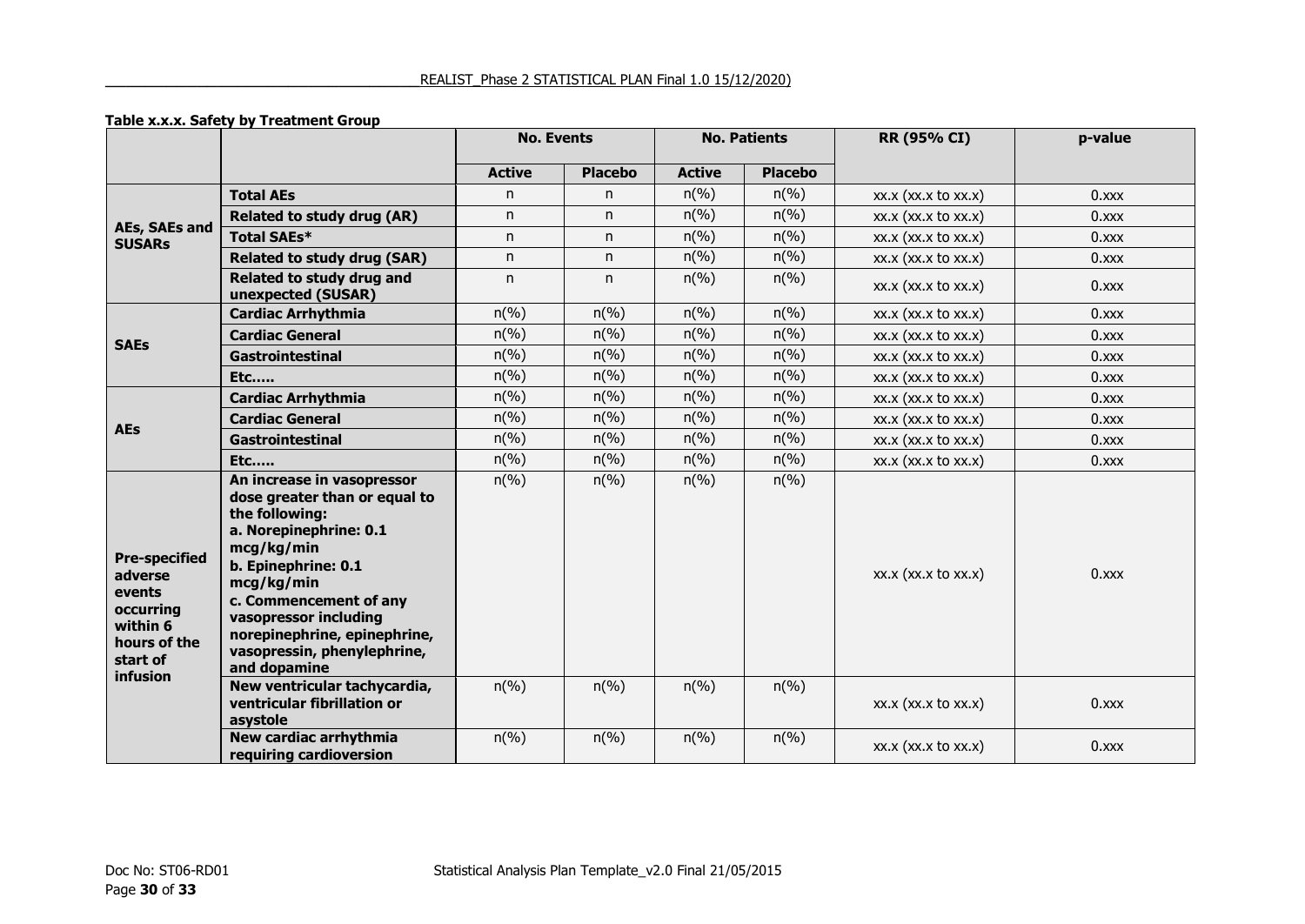|                                                                          |                                                                                                                                                                       | <b>No. Events</b>           |                             | <b>No. Patients</b>         |                             | <b>RR (95% CI)</b>          | p-value  |
|--------------------------------------------------------------------------|-----------------------------------------------------------------------------------------------------------------------------------------------------------------------|-----------------------------|-----------------------------|-----------------------------|-----------------------------|-----------------------------|----------|
|                                                                          |                                                                                                                                                                       | <b>Active</b>               | <b>Placebo</b>              | <b>Active</b>               | <b>Placebo</b>              |                             |          |
|                                                                          | <b>Hypoxemia requiring an</b><br>increase in FiO2 of 0.2 or more<br>and an increase in PEEP of 5 or<br>more to maintain SpO2 in the<br>target range                   | $n\left(\frac{9}{6}\right)$ | $n\left(\frac{9}{6}\right)$ | $n\left(\%\right)$          | $n\left(\%\right)$          | $XX.X$ ( $XX.X$ to $XX.X$ ) | $0.$ xxx |
|                                                                          | Clinical scenario consistent<br>with transfusion<br>incompatibility or transfusion-<br>related infection (e.g.<br>urticaria, new bronchospasm).                       | $n\left(\%\right)$          | $n\left(\frac{9}{6}\right)$ | $n\left(\frac{9}{6}\right)$ | $n\left(\%\right)$          | xx.x (xx.x to xx.x)         | $0.$ xxx |
| <b>Pre-specified</b>                                                     | Any death                                                                                                                                                             | $n\left(\frac{9}{6}\right)$ | $n\left(\frac{9}{6}\right)$ | $n\left(\%\right)$          | $n\left(\frac{9}{6}\right)$ | $XX.X$ $(XX.X$ to $XX.X)$   | 0.x      |
| adverse                                                                  | Any cardiac arrest.                                                                                                                                                   | $n\left(\frac{9}{6}\right)$ | $n\left(\frac{9}{6}\right)$ | $n\left(\%\right)$          | $n\left(\frac{9}{6}\right)$ | xx.x (xx.x to xx.x)         | 0.000x   |
| events<br>occurring<br>within 24<br>hours of the<br>start of<br>infusion | <b>Temperatures recorded as</b><br>>38.5°C or temperatures that<br>are recorded as >38.5°C prior<br>to study drug administration<br>and have increased by $\geq$ 1°C. | $n\left(\% \right)$         | $n\left(\%\right)$          | $n\left(\%\right)$          | $n\left(\%\right)$          | $XX.X$ ( $XX.X$ to $XX.X$ ) | $0.$ xxx |

For no. of events %s are calculated within total AEs and SAEs respectively within treatment arm. \*Primary Safety Outcome

#### **Table x.x.x. Additional Safety by Treatment Group**

|                     | Orbcel-C                    | Placebo                     | <b>RR (95% CI)</b>          | p-value  |
|---------------------|-----------------------------|-----------------------------|-----------------------------|----------|
| 7 day mortality **  | $n\left(\frac{9}{6}\right)$ | $n\left(\frac{9}{6}\right)$ | $XX.X$ $(XX.X$ to $XX.X)$   | $0.$ xxx |
| 1 year mortality ** | $n\binom{0}{0}$             | $n\left(\frac{9}{6}\right)$ | $XX.X$ ( $XX.X$ to $XX.X$ ) | $0.$ xxx |
| 2 year mortality**  | $n(\%)$                     | $n(\%)$                     | $XX.X$ ( $XX.X$ to $XX.X$ ) | $0.$ xxx |

**\*\***Risk Ratio presented, p-value from chi-square (or fishers exact) presented.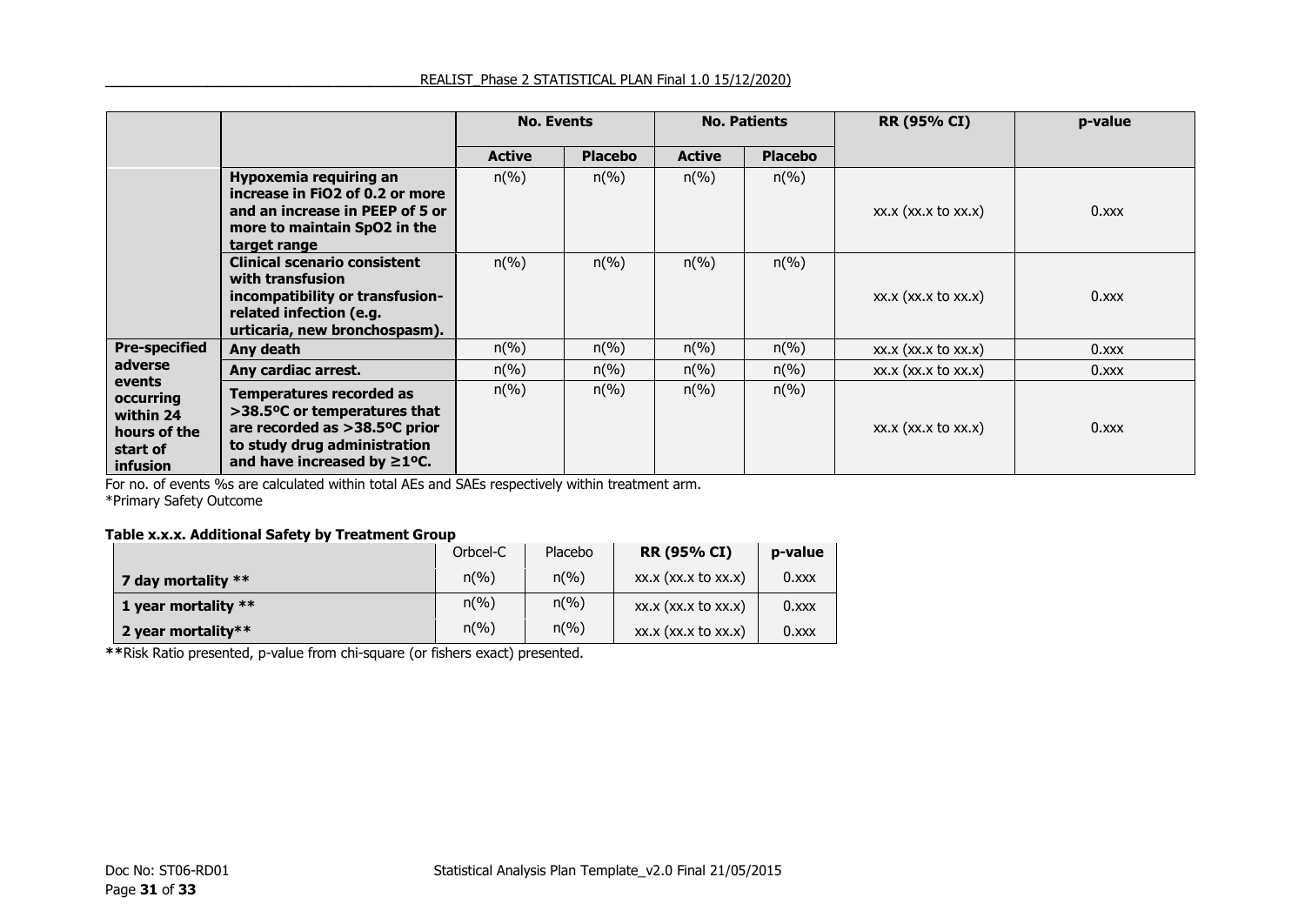| <b>Primary efficacy outcome;</b><br>OI (cmH2O/kPa) at day | <b>Unadjusted, Mean (SD)</b> |                | <b>Mean Difference</b><br>(95% CI) | p-value  | <b>Adjusted, Mean (SD)</b> |                | <b>Mean Difference</b><br>(95% CI) | p-value  |
|-----------------------------------------------------------|------------------------------|----------------|------------------------------------|----------|----------------------------|----------------|------------------------------------|----------|
| 7 (intention to treat)                                    | Orbcel-C                     | <b>Placebo</b> |                                    |          | <b>Orbcel-C</b>            | <b>Placebo</b> |                                    |          |
| <b>Observed values</b>                                    | XX.X(X.X)                    | XX.X(X,X)      | $XX.X$ ( $XX.X$ to $XX.X$ )        | $0.$ xxx | XX.X(X.X)                  | XX.X(X,X)      | $XX.X$ ( $XX.X$ to $XX.X$ )        | $0.$ xxx |
| <b>Imputed Values</b>                                     |                              |                |                                    |          |                            |                |                                    |          |
| Last value carried forward*                               | XX.X(X.X)                    | XX.X(X,X)      | $XX.X$ ( $XX.X$ to $XX.X$ )        | $0.$ xxx | XX.X(X,X)                  | XX.X(X,X)      | xx.x (xx.x to xx.x)                | $0.$ xxx |
| <b>Minimum value</b>                                      | XX.X(X.X)                    | XX.X(X,X)      | $XX.X$ ( $XX.X$ to $XX.X$ )        | $0.$ xxx | XX.X(X,X)                  | XX.X(X,X)      | $XX.X$ ( $XX.X$ to $XX.X$ )        | $0.$ xxx |
| <b>Maximum value</b>                                      | XX.X(X.X)                    | XX.X(X.X)      | $XX.X$ $(XX.X$ to $XX.X)$          | $0.$ xxx | XX.X(X.X)                  | XX.X(X,X)      | $XX.X$ ( $XX.X$ to $XX.X$ )        | $0.$ xxx |
| <b>Mean substitution</b>                                  | XX.X(X.X)                    | XX.X(X.X)      | $XX.X$ ( $XX.X$ to $XX.X$ )        | $0.$ xxx | XX.X(X,X)                  | XX.X(X,X)      | $XX.X$ ( $XX.X$ to $XX.X$ )        | $0.$ xxx |

#### **Table x.x.x Additional Primary Efficacy Outcome Analyses (patients with confirmed PCR diagnosis of COVID-19) (COVID-19 Cohort only)**

†adjusted for age, PF Ratio, APACHE II and Vasopressor Use

#### **Table x.x.x Additional Primary Safety Outcome Analyses (patients with confirmed PCR diagnosis of COVID-19) (COVID-19 Cohort only)**

|                   | <b>No. Events</b> |                | <b>No. Patients</b> |                | <b>RR (95% CI)</b>        | p-value |
|-------------------|-------------------|----------------|---------------------|----------------|---------------------------|---------|
|                   | <b>Active</b>     | <b>Placebo</b> | <b>Active</b>       | <b>Placebo</b> |                           |         |
| <b>Total SAEs</b> | n                 |                | $n(\%)$             | $n(\%)$        | $XX.X$ $(XX.X$ to $XX.X)$ | 0.xxx   |

#### **Table x.x.x Additional Secondary Outcome Analyses (patients with confirmed PCR diagnosis of COVID-19) (COVID-19 Cohort only)**

|                                                       |             | <b>Treatment Group</b> | <b>Mean Difference</b>      | p-value  |  |  |  |  |
|-------------------------------------------------------|-------------|------------------------|-----------------------------|----------|--|--|--|--|
|                                                       | Orbcel-C    | <b>Placebo</b>         | (95% CI)                    |          |  |  |  |  |
| Oxygenation Index ((OI) (cmH2O/kPa)) (Actual Values)  |             |                        |                             |          |  |  |  |  |
| Day 4                                                 | XX.X (XX.X) | XX.X (XX.X)            | xx.x (xx.x to xx.x)         | $0.$ xxx |  |  |  |  |
| <b>Day 14</b>                                         | XX.X (XX.X) | XX.X (XX.X)            | xx.x (xx.x to xx.x)         | $0.$ xxx |  |  |  |  |
| Respiratory compliance (ml/cmH2O) (Actual Values)     |             |                        |                             |          |  |  |  |  |
| Day 4                                                 | XX.X (XX.X) | XX.X (XX.X)            | $XX.X$ ( $XX.X$ to $XX.X$ ) | $0.$ xxx |  |  |  |  |
| Day 7                                                 | XX.X (XX.X) | XX.X (XX.X)            | xx.x (xx.x to xx.x)         | $0.$ xxx |  |  |  |  |
| <b>Day 14</b>                                         | XX.X (XX.X) | XX.X (XX.X)            | xx.x (xx.x to xx.x)         | $0.$ xxx |  |  |  |  |
| Driving Pressure (cmH <sub>2</sub> O) (Actual Values) |             |                        |                             |          |  |  |  |  |
| Day 4                                                 | XX.X (XX.X) | XX.X (XX.X)            | xx.x (xx.x to xx.x)         | $0.$ xxx |  |  |  |  |
| Day 7                                                 | XX.X (XX.X) | XX.X (XX.X)            | xx.x (xx.x to xx.x)         | $0.$ xxx |  |  |  |  |
| <b>Day 14</b>                                         | XX.X (XX.X) | XX.X (XX.X)            | xx.x (xx.x to xx.x)         | $0.$ XXX |  |  |  |  |
| PF ratio (PaO2/FiO2) (Actual Values)                  |             |                        |                             |          |  |  |  |  |
| Day 4                                                 | XX.X (XX.X) | XX.X (XX.X)            | xx.x (xx.x to xx.x)         | $0.$ xxx |  |  |  |  |